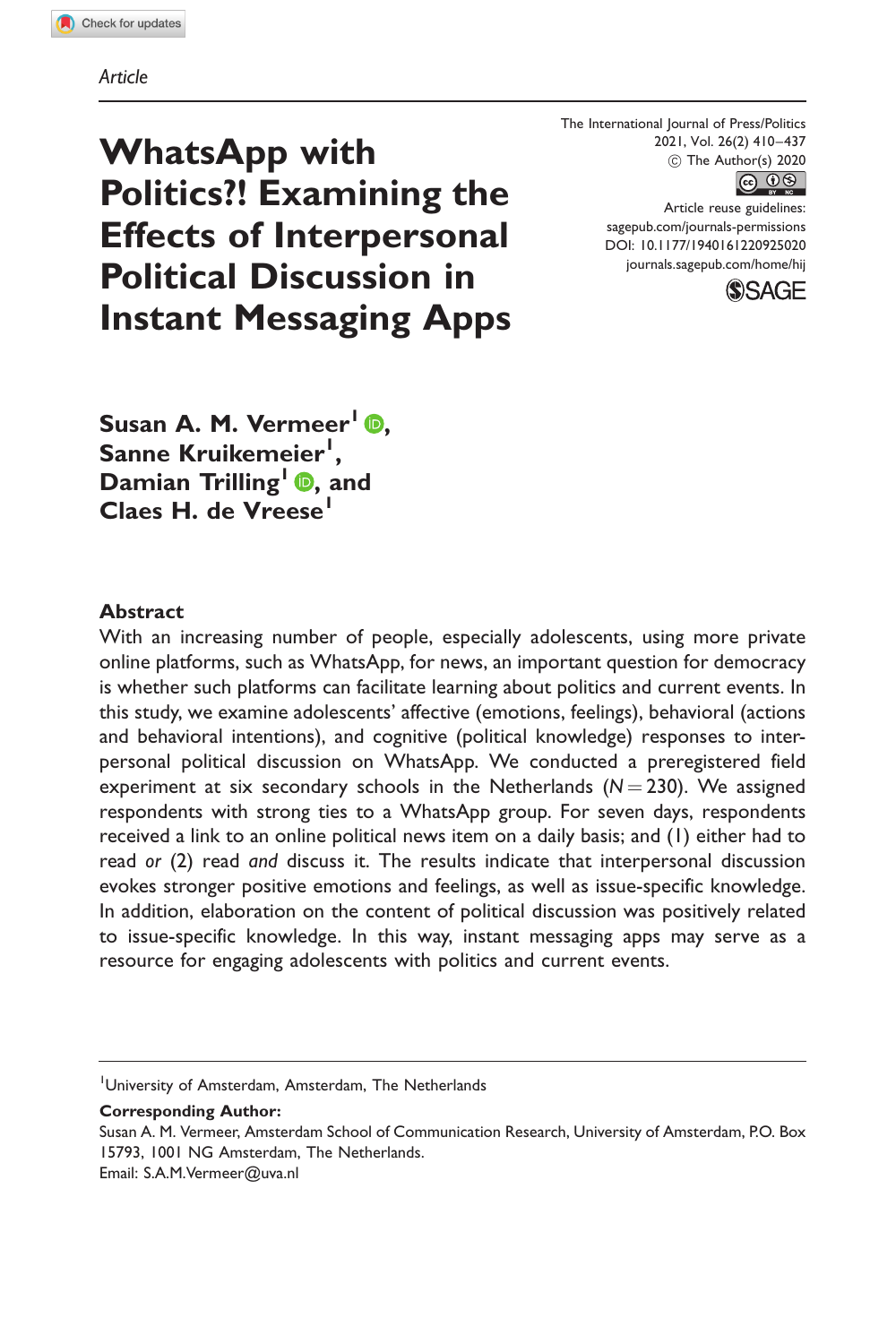#### Keywords

instant messaging, WhatsApp, news consumption, adolescents, political knowledge, experimental research

Sharing and discussing news appears to be on the rise within instant messaging apps, and WhatsApp in particular (Newman et al. 2019). With more than one billion active users in over 180 countries, WhatsApp use for news has almost tripled since 2014, and hence, overtaken Twitter. Instant messaging apps (e.g., WhatsApp, iMessage, Facebook Messenger, WeChat, and Telegram) give users control over who can see the content they share, and, more importantly, create a trusting sharing environment for exchanging and discussing news content, and political views in particular (Newman et al. 2019). On the one hand, instant messaging apps may knit people's interpersonal networks close together (see, e.g., Valkenburg and Peter 2009) and foster interpersonal (political) discussion (Valeriani and Vaccari 2018). There is substantive evidence that stronger networks tend to be more agreeable ones (Mutz 2006), which have been demonstrated to promote participation (McClurg 2006). On the other hand, instant messaging apps constrain possibilities for linking communities to wider spheres (Swart et al. 2018b). In this regard, instant messaging apps might limit the diversity of news sources and political opinions that users are exposed to—in line with selective exposure theory (Brundidge 2010)—raising questions about the democratic value of connecting through such apps (Thorson 2014).

Although WhatsApp is increasingly popular for exchanging and discussing news, there are only a limited number of studies examining the use of WhatsApp for news consumption (see, e.g., Dodds 2019; Kligler-Vilenchik 2019; Malka et al. 2015; Masip et al. 2018; Swart et al. 2018a), yet there is no experimental evidence for the causal effects of WhatsApp use for news. We have little knowledge about what news content is shared on instant messaging apps; and, even less knowledge about how it is discussed. In this study, we will therefore focus on the question: What are the affective, behavioral, and cognitive responses to interpersonal political discussion on instant messaging apps (i.e., WhatsApp)?

To move forward, we conducted a novel field experiment at six secondary schools in the Netherlands to examine affective (i.e., emotions and feelings), behavioral (i.e., actions and behavioral intention), and cognitive (i.e., political knowledge) responses to interpersonal political discussion on WhatsApp. We particularly focus on young news consumers as they often turn to WhatsApp and other instant messaging apps for their news (Newman et al. 2019), and their political interest is developing (see, e.g., Neundorf et al. 2013). As adolescents tend to be less involved in politics and current events compared with older adults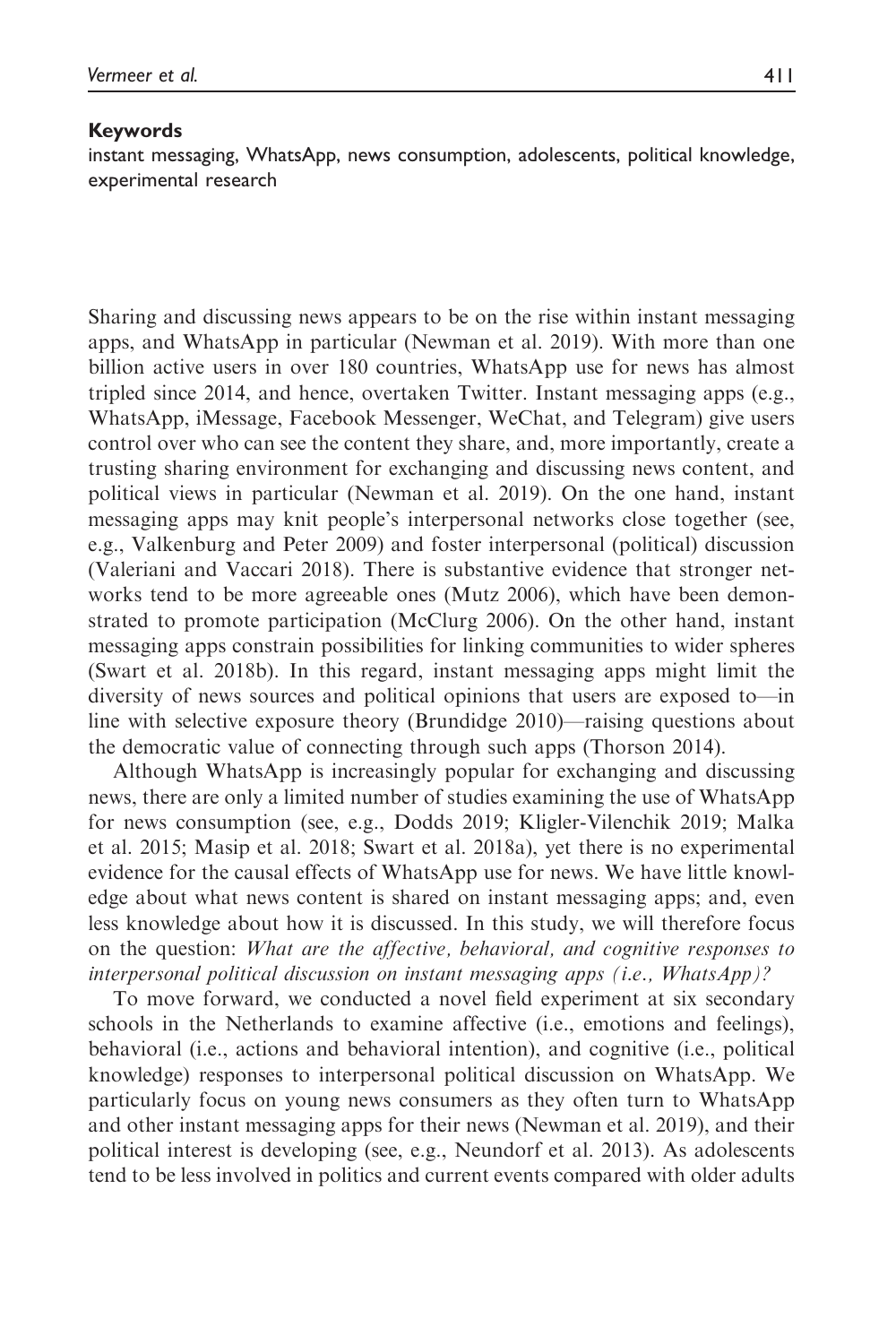(see, e.g., Neundorf et al. 2013), instant messaging apps may serve as a resource for engaging adolescents with politics and current events.

By doing so, we contribute to the literature in two important ways. First, we aim to shed light on the role of instant messaging apps in adolescents' news consumption patterns. Since people are informed through social networks, or, more precisely, through their friends and acquaintances on social networks, people can get exposed to news accidentally, regardless of their will to get informed about political and current events (Fletcher and Nielsen 2018). We build upon previous studies that examined news exposure on "semi-public" online platforms (e.g., Facebook, Twitter), by focusing on instant messaging apps providing a more intimate and controlled environment. This is extremely relevant as recent political events, such as the 2018 presidential elections in Brazil (Baptista et al. 2019), have already raised serious concerns about WhatsApp—playing a crucial role in the spread of misinformation. Second, existing research on the relationship between WhatsApp and interpersonal political discussion relied on cross-sectional data (Valeriani and Vaccari 2018) or longitudinal survey data (Gil de Zúñiga et al. 2019; Valenzuela et al. 2019). By conducting an experimental study among adolescents, we offer an empirical exploration of the democratic implications of the increasing popularity of instant messaging apps, such as political interest and political learning. In other words, we aim to provide a better understanding of the causal effects of interpersonal political discussion on the development of political interest and political knowledge among adolescents.

### Interpersonal Political Discussion on Instant Messaging Apps

In recent years, the role of instant messaging apps has become increasingly important in news consumption (Newman et al. 2019), especially among adolescents. Instant messaging apps enable users to send and receive not only text, but also multiple other formats (e.g., images, videos, voice recordings, documents) to either a single person or a group of individuals via their mobile devices. These apps enable conversations in relatively more intimate, closed environments compared with social media platforms such as Facebook or Twitter. As a result, with 9.5 million daily users, WhatsApp is the most used messaging service in the Netherlands. For many, instant messaging apps have become a fixed component of their daily media repertoire (Newman et al. 2019).

As a result, instant messaging apps are increasingly used for interpersonal political discussion, which has been defined as "episodes of political conversation [...] that take place between the non-elite members of a political community" (Schmitt-Beck 2008: 341). By providing a relatively private and controlled environment for political conversations (Valeriani and Vaccari 2018), instant messaging apps have changed the ways in which people talk about politics. Instant messaging apps facilitate the exchange of information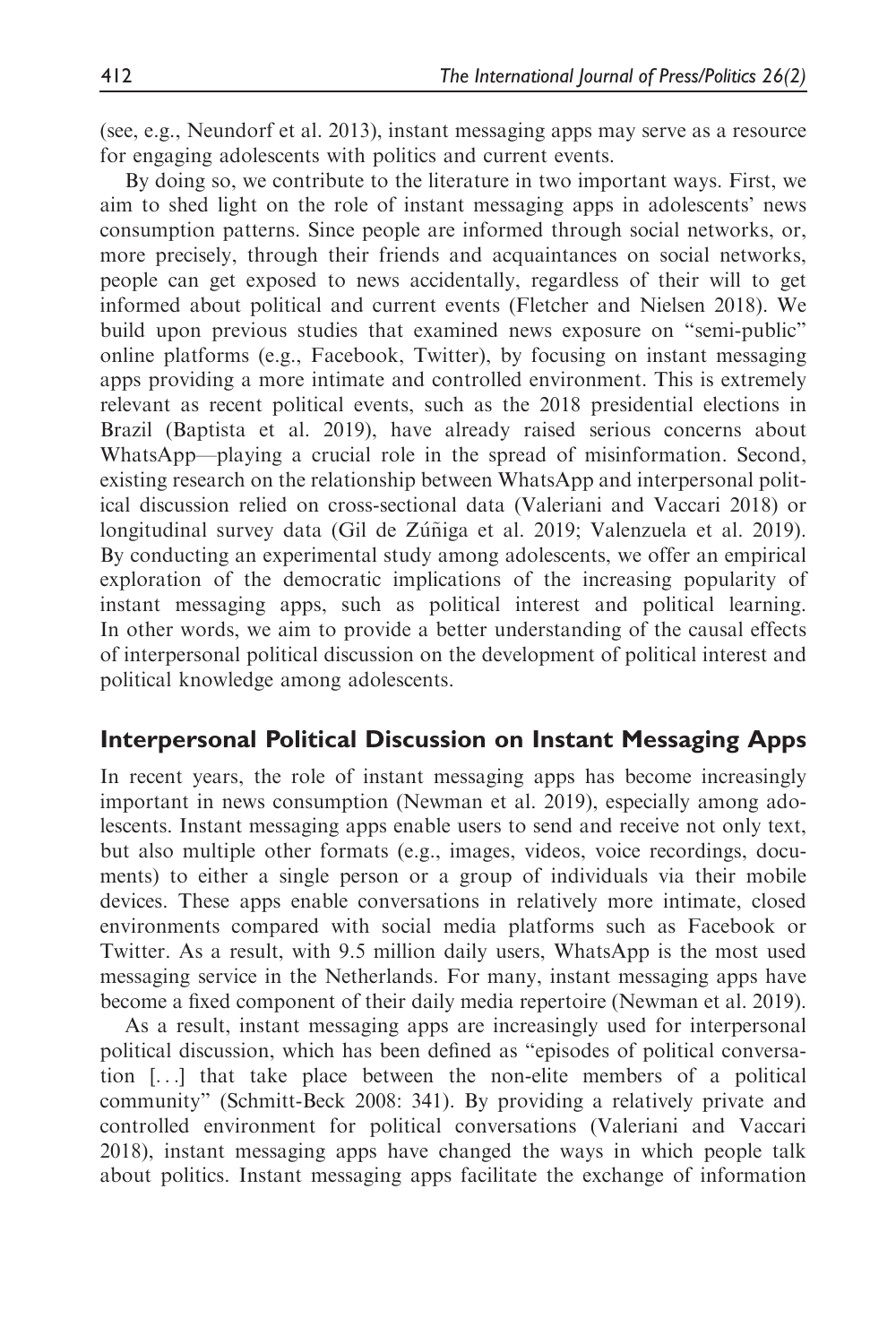intimate and private setting compared with social media (Masip et al. 2018). Previous studies have already shown how people use "semi-public" online platforms to share and discuss news, for example, on Facebook and Twitter (see, e.g., Kalsnes and Larsson 2018; Trilling et al. 2017). Sharing a link to an online news item on such platforms requires only a minimum of effort, however is—depending on privacy settings and characteristics of the site—capable of reaching a large to even unlimited audience compared with instant messaging apps. As a result, people could be concerned that sharing or expressing their views on controversial issues in more public settings may damage their relationships with some members of their online social networks (Vaccari et al. 2016). These people may be more at ease talking about politics and current events in spaces that are more private, closed, and intimate, such as those enabled by instant messaging apps (Valeriani and Vaccari 2018).

WhatsApp in particular has become a primary network for sharing and discussing news (e.g., Brazil: 53%, Malaysia: 50%, and South Africa: 49%; Newman et al. 2019). WhatsApp enables users to share political content through links to online news items, images of newspaper articles, or videos of television programs. Users cannot only access news anywhere and anytime through their phones, but also almost immediately start discussing about what they have just read. Besides, WhatsApp can have potential benefits for democracy, as citizens are able to engage in vibrant political talk and discussion across political ideologies (Kligler-Vilenchik 2019). But so far, only a limited number of studies examined the use of WhatsApp for news consumption (see, e.g., Dodds 2019; Malka et al. 2015; Masip et al. 2018; Swart et al. 2018a). More recently, scholars have focused on understanding political discussion on WhatsApp by using observational and cross-sectional data (Valeriani and Vaccari 2018) or longitudinal survey data (Gil de Zúñiga et al. 2019; Valenzuela et al. 2019). Yet, there is no experimental evidence for the causal mechanisms underlying WhatsApp use for news.

# Affective, Behavioral, and Cognitive Responses to Interpersonal Political Discussion on Instant Messaging Apps

As instant messaging apps provide a relatively private and controlled environment for interpersonal political discussion, it is increasingly difficult for researchers to study such apps. We have therefore little to no information about how news is consumed on instant messaging apps. To move forward, we aim to examine *the effects* of using WhatsApp for discussing political news.

It is important to know more about the role of instant messaging apps in the field of political communication, as interpersonal discussion about political issues has a number of potential benefits for public life. Discussing politics for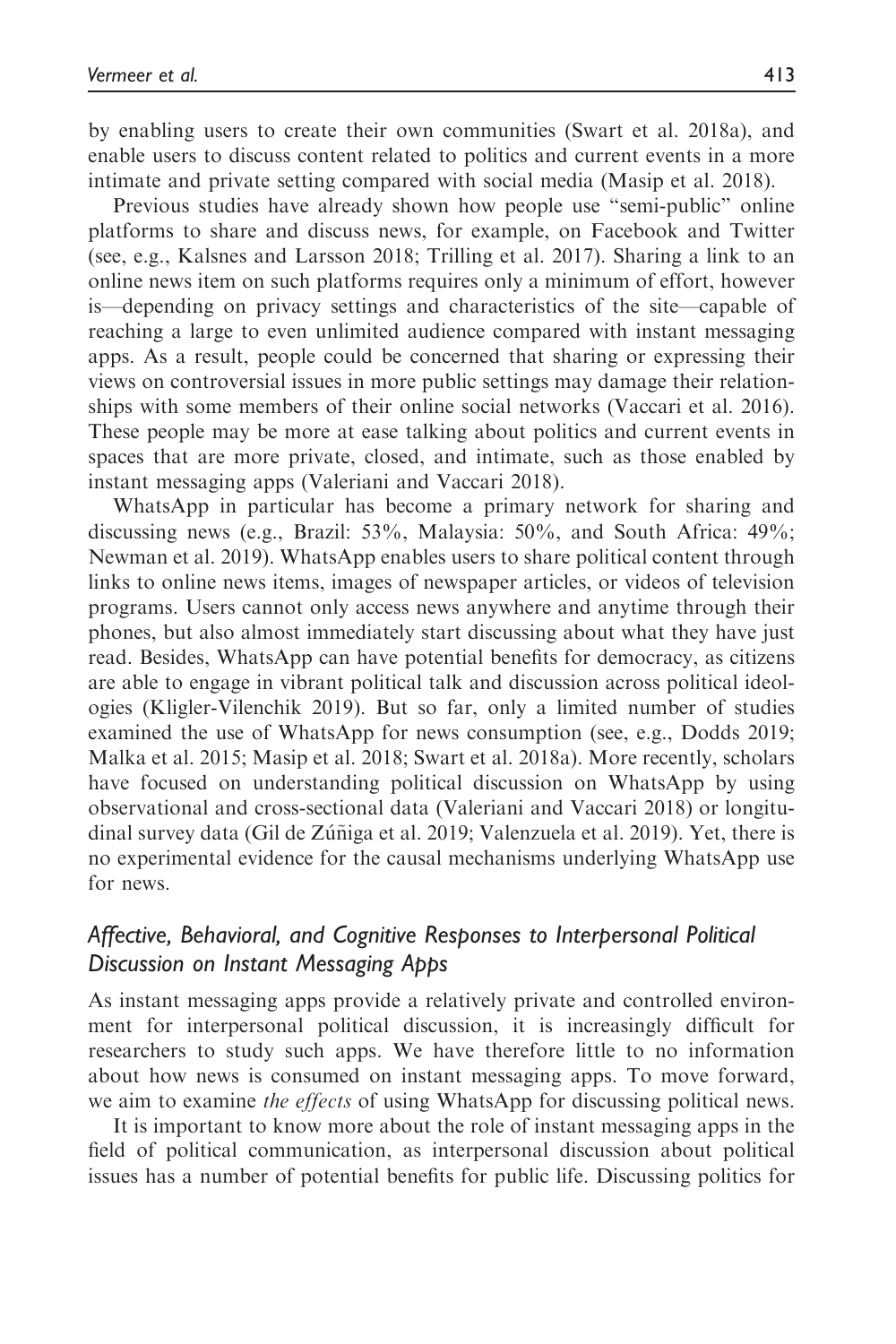example allows citizens to gain knowledge and share views, and even increases political participation (Shah et al. 2007). In a recent two-wave panel study, Gil de Zúñiga et al.  $(2019)$  found that interpersonal political discussion via WhatsApp seems to foster conventional forms of participation (e.g., voting, contacting elected officials) and activism. People who engage more frequently in political talk and political messaging are more likely to participate in the political process. Interestingly, this positive effect of WhatsApp discussion on participation seems to be stronger for younger than for older respondents.

Besides positive implications, instant messaging apps could have a potentially negative impact on democracy. Recent accounts have highlighted the potential for social media to polarize political discussions—increasing the salience of partisan news (Anspach 2017). The theory of selective exposure argues that citizens in their decisions on media use tend to choose news content that matches their political and ideological positions (Brundidge 2010). To explore the consequences of using messaging apps on democratic citizenship, Valenzuela et al. (2019) conducted a two-wave panel survey focusing on information sharing practices of WhatsApp users. While Valenzuela et al. (2019) found that WhatsApp use is a strong predictor of engagement in protest and other forms of political participation, they did not find a clear-cut relationship between WhatsApp use and issue position extremity.

In our study, we examine the implications of interpersonal political discussion via WhatsApp of adolescents along the lines of the following distinction: affective, behavioral, and cognitive responses. Adolescents would particularly benefit from interpersonal political discussion on instant messaging apps. They tend to be less involved in politics and current events compared with older adults (see, e.g., Neundorf et al. 2013). This means that there is a great amount of untapped potential for them to be engaged citizens. Instant messaging apps may serve as a resource for tapping into this potential by fostering interpersonal political discussion. Indeed, Shah et al. (2001) and Kwak et al. (2006) found that online platforms are a more useful resource for civic and political engagement among younger than older adults. Adolescents may not only use their mobile devices to express political views and opinions, but also to obtain additional political information.

Affective responses. First, we turn to the affective responses (e.g., emotions, feelings) to interpersonal political discussion on instant messaging apps. Emotions and feelings play an important role in the formation, expression, as well as the mobilization of public opinion. Prior work has highlighted the role of emotions—among other processes—in political opinion formation (Kühne et al. 2011; Lecheler et al. 2013), citizens' attitude toward political issues (e.g., immigration; Wirz et al. 2018) and political participation (Valentino et al. 2011).

To date, few studies have examined the link between affective responses and interpersonal political discussion in social networks. Borrowing from affective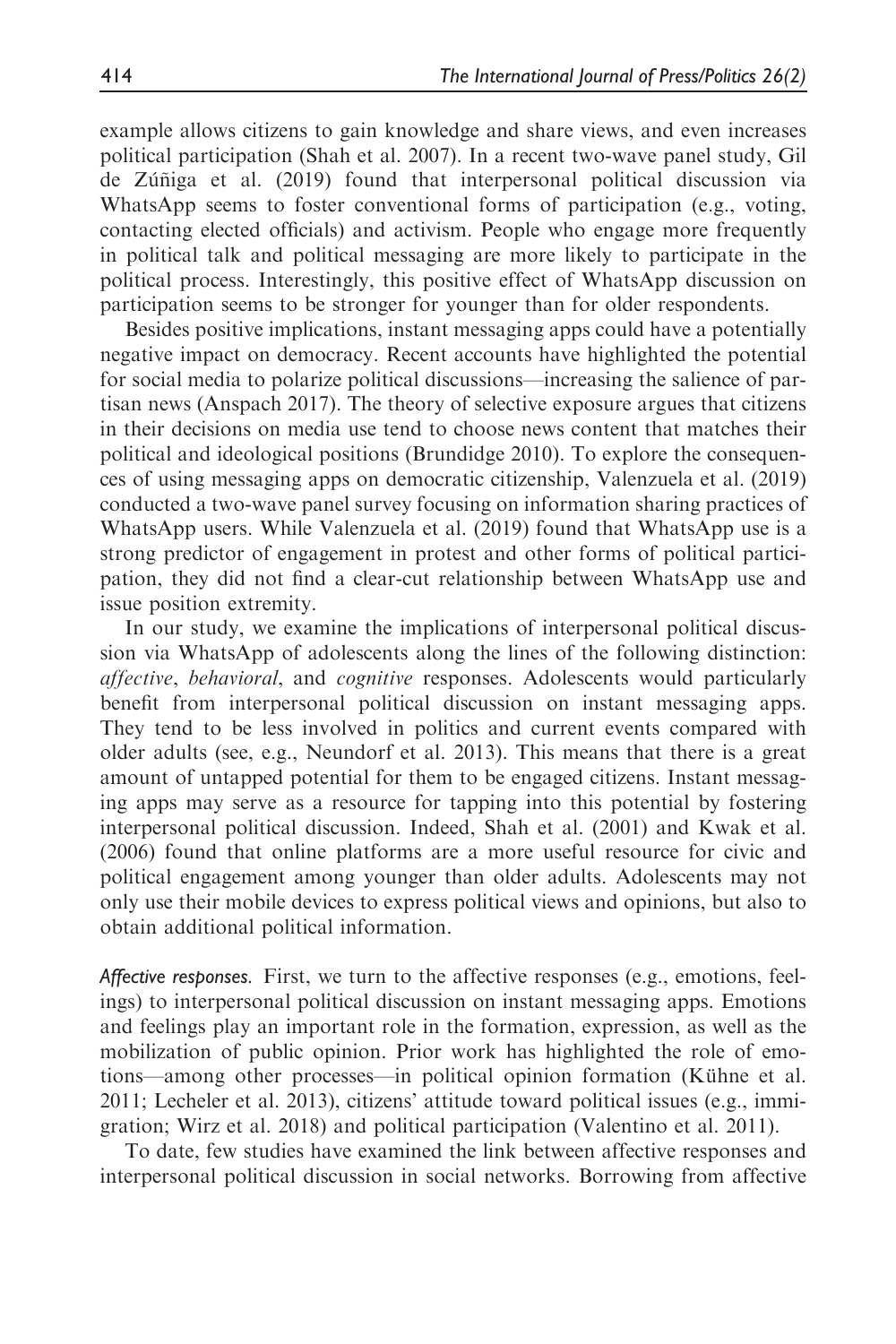intelligence theory, Parsons (2010) argues that interpersonal communication may activate various emotions—depending on whether the information shared is consistent with or contrary to an individual's predispositions. Interpersonal discussion within homogeneous social networks may elicit feelings of enthusiasm, hope, and/or pride, reinforced by political talk with like-minded others (Huckfeldt et al. 2006). Conversely, the psychological discomfort of political discussion (e.g., through disagreement) within heterogeneous social networks may activate negative feelings, such as anxiety, fear, and/or anger (Mutz 2006). In a more recent study, Valenzuela and Bachmann (2015) found that political disagreement in informal political discussions can also be associated with positive feelings, such as pride.

Turning to the role instant messaging apps, Waterloo et al. (2018) examined the norms of expressing emotions in social networks. They found that the expression of emotions (i.e., anger, sadness, disappointment, worry, joy, and pride) was found to be most appropriate for WhatsApp relative to three other more public platforms, namely Facebook, Twitter, and Instagram. This indicates that more private spaces, such as instant messaging apps, allows for looser norms of emotion expression. Thus, given the consistent findings in the research literature, we propose the following hypothesis:

Hypothesis 1 (H1): Interpersonal political discussion in instant messaging apps will be associated with stronger affective responses (i.e., feelings, emotions) compared with reading political news.

Behavioral responses. In contrast to affect, which focuses on emotions and feelings, behavior refers to actions as well as behavioral intentions triggered by interpersonal political discussion. It can be argued that participating in political discussions leads to an increase in exposure to a variety of different political viewpoints and arguments. As a consequence, exposure to these different opinions can motivate people to develop more informed views and advance their own political opinions, thus affecting their interest in politics and the conversation (Torcal and Maldonado 2014). Political interest has proven to be one of the most essential factors behind political engagement, participation, and other types of political behavior, characterized as "the best indicator of the possession of awareness, competence, information, and knowledge about politics" (Torcal and Maldonado 2014: 680). Studies suggest that citizens' interest in politics develops during adolescence and stabilizes by the age of twenty (see, e.g., Prior 2010). As adolescents show higher levels of technological expertise regarding mobile use and, more importantly, have more online friends and belong to more WhatsApp groups (Chan 2018), instant messaging apps could in turn provide new and interesting ways for young citizens to connect with politics and current events (Gil de Zúñiga et al. 2019).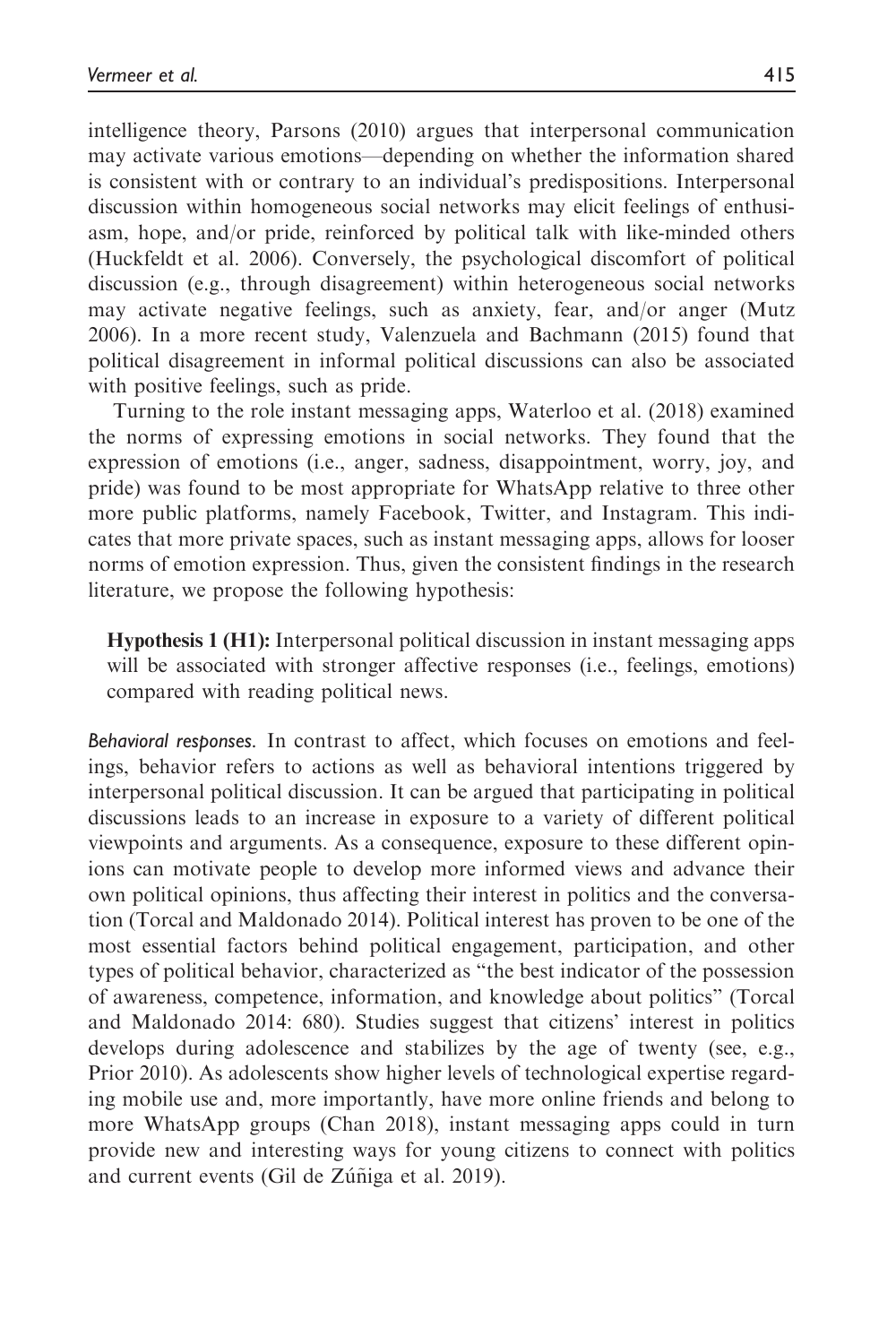Besides, based on a uses-and-gratifications perspective, previous studies found that people who frequently engage in online political discussion are more internally motivated to actively seek out political information (Scheufele 2002; Yamamoto et al. 2015); so-called communicatory or interpersonal utility. It refers to people's motivation to use news media to acquire information that they can describe to others or use as arguments during future discussions with others (Scheufele 2002). People can anticipate talking to others about political news by seeking out additional information, for example, to counter opposing viewpoints to strengthen their own argument. All in all, it is expected that interpersonal disagreement could drive information seeking/interest in information about politics (Lyons et al. 2016). We therefore hypothesize the following:

Hypothesis 2 (H2): Interpersonal political discussion in instant messaging apps will be positively associated with stronger behavioral responses (e.g., actions and behavioral intentions, issue-specific interest) compared with reading political news.

Cognitive responses. Finally, we turn our attention to the importance of interpersonal discussion of news and politics in the process of political learning. Political knowledge has a number of potential benefits for public life, for example, related to voting behavior (e.g., EU issue voting; De Vries et al. 2011) and public opinion formation (see, e.g., Tillman 2012). In addition, Wells and Dudash (2007) argue that young citizens' political knowledge leads to increased feelings of political efficacy and participation (Wells and Dudash 2007).

In turn, existing research suggests that political discussion helps increase political knowledge (see, e.g., Eveland and Schmitt 2015; Schmitt-BeckLup 2013; Valenzuela et al. 2019). The differential gains model, for example, predicts, "People who process news content more carefully by talking it over with others are also more likely to extract relevant pieces of political knowledge" (Scheufele 2002: 51). In other words, it can be theorized that political discussion helps people to think about political and current events, relate personal experiences to politics, and reconsider issue stances (Scheufele 2002). Besides, during a political discussion, group members can provide information that individual members did not know before (Eveland and Schmitt 2015). In this way, additional exposure to political news enhances individual memory. Interpersonal political discussion also provides an opportunity for repetition and rehearsal of information from memory. As individuals engage in discussion of news, they practice retrieval, repeat the information, and see others do the same (Hirst and Echterhoff 2012). All in all, political discussions are able to consolidate the corresponding information in long-term memory and, eventually, foster knowledge-building processes. We therefore predict that interpersonal political discussion is important in the process of political learning on instant messaging apps. In this study, we are moving beyond overall factual knowledge to issue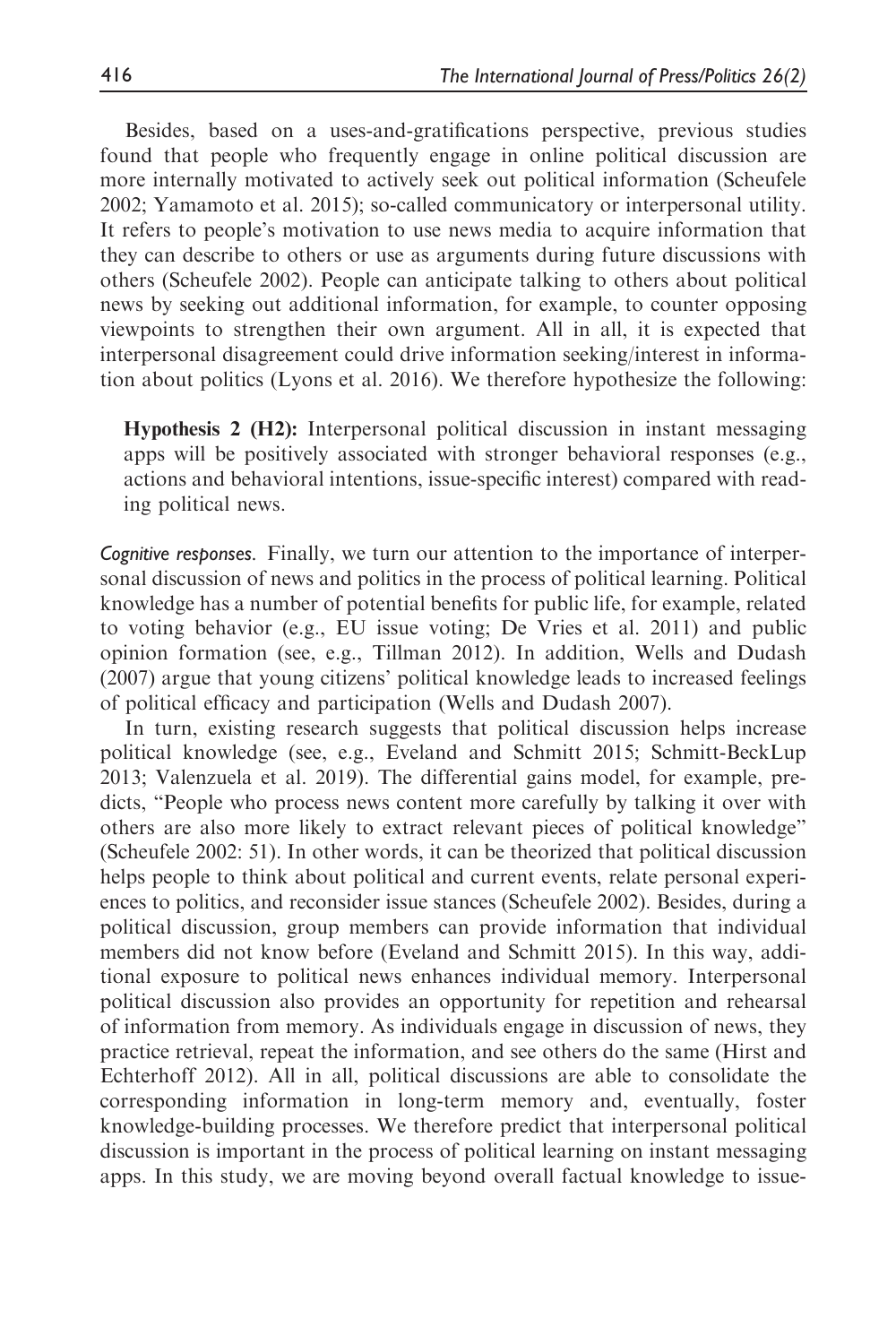specific factual knowledge, as exposure to specific news content could be a better predictor of political learning than exposure to general news content (Eveland and Schmitt 2015). We formulate the following hypothesis:

Hypothesis 3 (H3): Interpersonal political discussion in instant messaging apps will be positively associated with issue-specific knowledge compared with reading political news.

In addition, we extend our focus on the relationship between political talk and political knowledge. According to Eveland (2004), discussion could influence knowledge through at least three processes. First, the *exposure* explanation suggests that "individuals glean information from their discussion partner in much the same way that they would gain information from the news media directly" (p. 179). In this way, interpersonal political discussion in instant messaging apps is only an additional opportunity for exposure to information of interest (in addition to, or independent of, exposure to news media). Second, the anticipatory elaboration explanation suggests that the "expectation of an impending discussion is an internal motivation that then increases cognitive elaboration on news content" (p. 180). In this way, increased elaboration could not merely occur during exposure, but also any time before the actual discussion takes place. Finally, the discussion-generated elaboration explanation suggests that "the act of engaging in discussion forces meaningful information processing and thus increases learning due to an influence on information processing during discussion" (p. 180). The findings of Eveland (2004) suggest that the direct relationship between discussion and knowledge may be mediated through motivations and information processing behaviors. Although significant research has demonstrated the role of interpersonal political discussion in learning outcomes, relatively few studies have addressed this process in an online environment. Therefore, we formulate the following research question:

Research Question 1 (RQ1): To what extent do information processing patterns explain the relationship between interpersonal political discussion in instant messaging apps and issue-specific knowledge?<sup>1</sup>

# Method

We conducted a field experiment with pupils at six secondary schools in the Netherlands to examine interpersonal political discussion on WhatsApp.<sup>2</sup>

# Procedure, Respondents, and Design

After a pilot study, we recruited respondents via secondary schools located in various areas in the Netherlands. We contacted secondary schools in advance to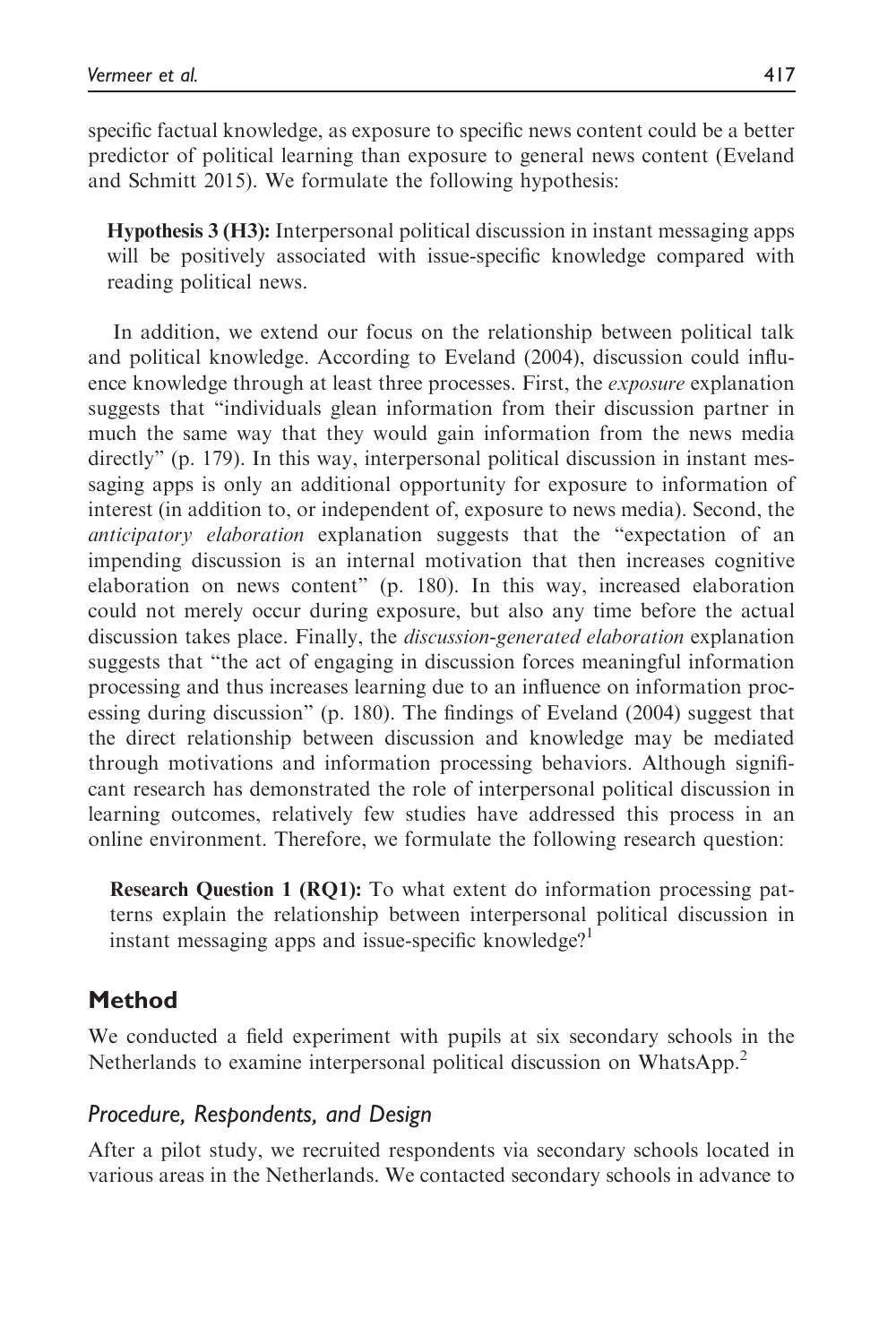explain and promote the study. After obtaining consent of the school's principals, we visited graduate classes to explain the study. Pupils were invited to participate in the study "WhatsApp with Politics?!" (the University approved the study under IRB protocol number 2019-PCJ-10527). They received an information letter and/or e-mail via the school announcing the project's goals, planning, and execution. After the respondents gave consent, we started the experiment. In consultation with their school, pupils got a reward for their participation.

Respondents. We collected data in the period from September 5 to November 15, 2019, at six secondary schools in the Netherlands. Our sample consisted of 232 pupils within the mid and highest levels of Dutch secondary education. In total, 230 respondents completed the entire experimental procedure (99.14%), 54.35 percent were female, mean age was 16.69. In the Netherlands, VWO is the highest level of secondary education (duration 6 years), and HAVO is the level below that (duration 5 years). About 22.61 percent of the respondents were in the fifth grade of HAVO, 43.04 percent in the fifth grade of VWO, and  $33.91$  percent in the sixth grade of VWO.<sup>3</sup> About 47.83 percent of the respondents uses WhatsApp more than ten times per day, and 23.91 percent six to ten times per day. On average, respondents are not often exposed to news by newspapers ( $M = 1.53$  days per week,  $SD = 1.28$ ; on a scale from 0 days per week to 7 days per week), television ( $M = 3.26$  days per week,  $SD = 2.00$ ), radio  $(M = 2.78$  days per week,  $SD = 2.01$ ), websites of newspapers  $(M = 2.94$  days per week,  $SD = 2.25$ ), or online news websites ( $M = 3.12$  days per week,  $SD = 2.17$ ). Instead, respondents often use social media to find news  $(M = 5.66$  days per week,  $SD = 2.65$ ).

The experiment included three different stages: a pretest, a WhatsApp group conversation, and a post-test. We discuss each of these stages in more detail below.

Pretest. In the first stage, respondents filled out a short online survey. The survey contained questions about demographics, media use, political interest, political participation, political orientation, news interest, social norms, political discussion, need for cognition, and WhatsApp use. We also asked their mobile phone numbers.

We assigned classmates with strong ties to the same WhatsApp group for two reasons. First, tie strength is a strong predictor of interpersonal political discussion (Eveland and Schmitt 2015). Second, due to ethical considerations, we aim to minimize the chance of adolescents—participating in our study—feeling harmed, intimidated, or emotionally hurt as much as possible. To do so, respondents were asked to list the classmates that they have most contact with (in school, outside school, and/or online). They listed at least two and could not list more than eight classmates.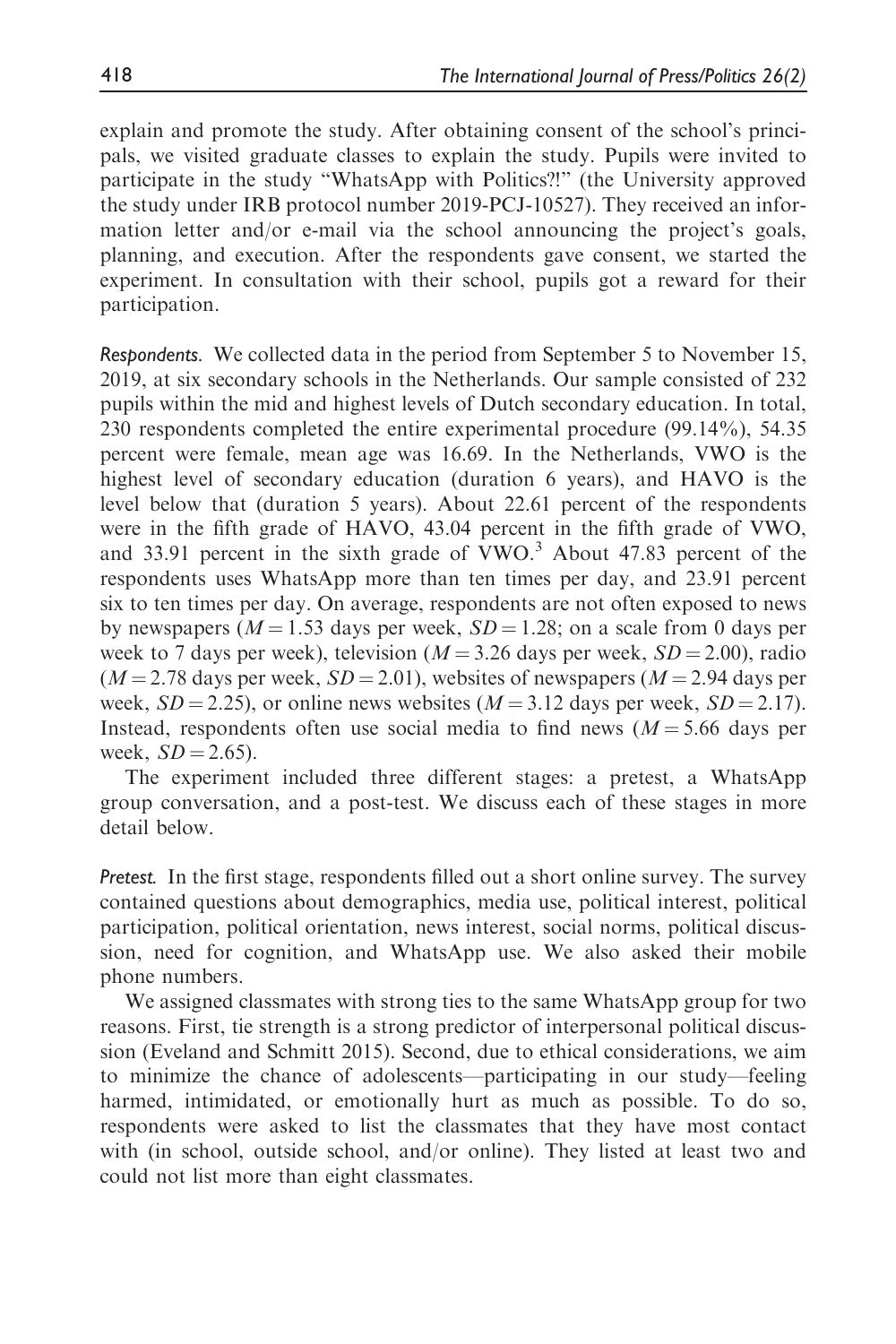WhatsApp group conversation. Based on the provided information, we created small groups of close friends. These groups were randomly assigned to either the control group or the treatment group (see Figure 1). In the posttest, we asked respondents to indicate on a 7-point scale whether they agree or disagree with the following statement: " $Of$  all my classmates, I have most contact with the members of the WhatsApp conversation I was part of"  $(M = 4.58, SD = 2.06)$ .

Detecting communities. To create groups of strong ties, we iterated through each of the respondents' list of strong ties to create links for each social relationship (e.g., pupil X—pupil Y, pupil X—pupil Z). We used a collection of network analysis tools in R (igraph; Csardi and Nepusz 2006) to form a directed graph (i.e., edges in the graph having an associated direction). Next, we detected groups consisting of densely connected pupils based on edge betweenness (Girvan and Newman 2002).

The WhatsApp group included (1) the researcher, (2) respondents who are relationally close to each other, that is, strong ties. In total, there were sixty-one WhatsApp groups, which consisted of three to six respondents.<sup>4</sup> Fay et al. (2000) namely argue that three or four, at the most five, is the optimal group size for interpersonal conversations. In our study, most WhatsApp groups included three  $(n = 27)$ , four  $(n = 20)$ , or five  $(n = 9)$  respondents. However, dealing with a varying number of respondents per class and lists of tie strength, we were sometimes required to create groups of six respondents  $(n = 4)$ .

Respondents were part of a WhatsApp group for seven days. During these days, the researcher shared links to online news items at random time points during the day, but never during school hours or at night between 20.30 and 7.00. The experiment had a between-subjects design. We randomly assigned small groups of respondents to one of the two conditions. In the control



Figure 1. Flow diagram of the procedure.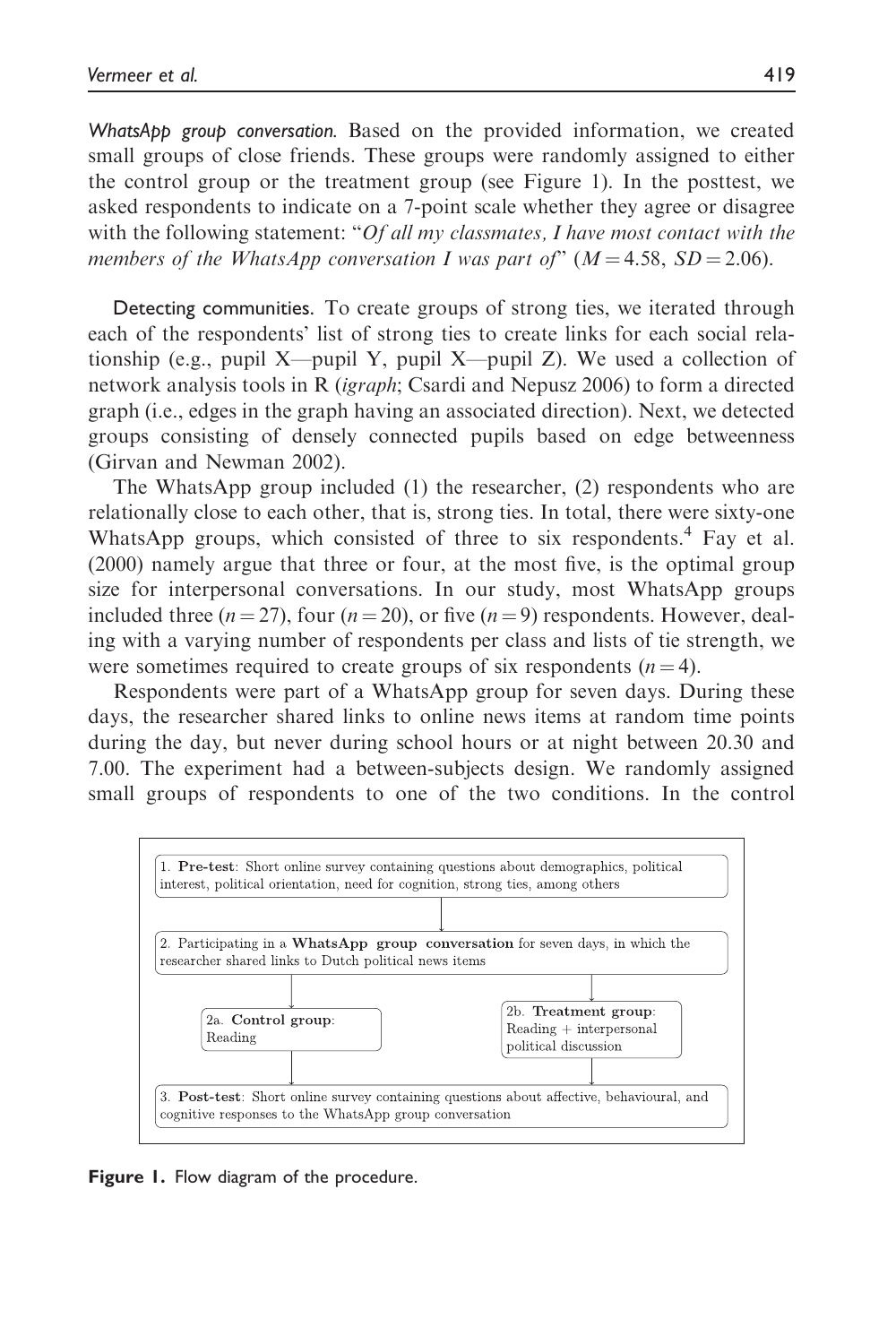group, respondents were asked to read the article,<sup>5</sup> whereas in the treatment group we promoted interpersonal discussion.

Posttest. One day after the experiment ended, respondents received another short online survey. The survey contained question about the affective (i.e., emotions, feelings), behavioral (e.g., actions and behavioral intentions related to media use, issue-specific interest), and cognitive (e.g., issue-specific knowledge) responses to the WhatsApp group, as well as questions about social norms, trust, and tie strength.

See Figure 1 for a flow diagram of the procedure.

## Stimulus Material

We used links to Dutch online news items of the NOS (i.e., Nederlandse Omroep Stichting, Dutch Broadcasting Foundation) as stimulus material, as it is the most trusted news brand in the Netherlands (Newman et al. 2019). Furthermore, we used the NOS to avoid to some extent familiarity bias, because this news outlet is less popular among youngsters in the Netherlands. This makes prior exposure to the stimulus material less likely. By using two items, we examined whether respondents trust the NOS as a news outlet (from *strongly* disagree to strongly agree, 7-point scale): "NOS publishes reliable and objective news" ( $M = 4.68$ ,  $SD = 1.35$ ), and "One can trust NOS" ( $M = 4.96$ ,  $SD = 1.35$ ).

In our study, we strongly depended on the latest news. We shared political news items covering, for example, the reception of asylum seekers, teacher shortages, civilian service for adolescents, Prinsjesdag, a manifesto for generation Y, and women quotas in corporate boardrooms.

## **Measures**

Independent variable. The independent variable of this experiment is interpersonal political discussion (vs. reading). It is the process of making sense of the political information respondents gain through the WhatsApp group conversations. Interpersonal political discussion is coded 1 if the respondent was part of a WhatsApp group in which news items have been discussed ( $N_{groups} = 32$ ,  $N_{respondents}$  = 128), and 0 if the respondent was part of a WhatsApp group in which news items have merely been read ( $N_{groups} = 29$ ,  $N_{respondents} = 102$ ).

Dependent variables. We used the following set of dependent variables:

• Affective responses: We measured affective responses by asking respondents to indicate whether their participation in the WhatsApp group conversation made them feel *curious, angry, happy, excited, fearful*, and *sad* (from *definitely* not to definitely, 7-point scale). We performed a factor analysis to uncover the underlying structure of our variables. We report the total amount of variance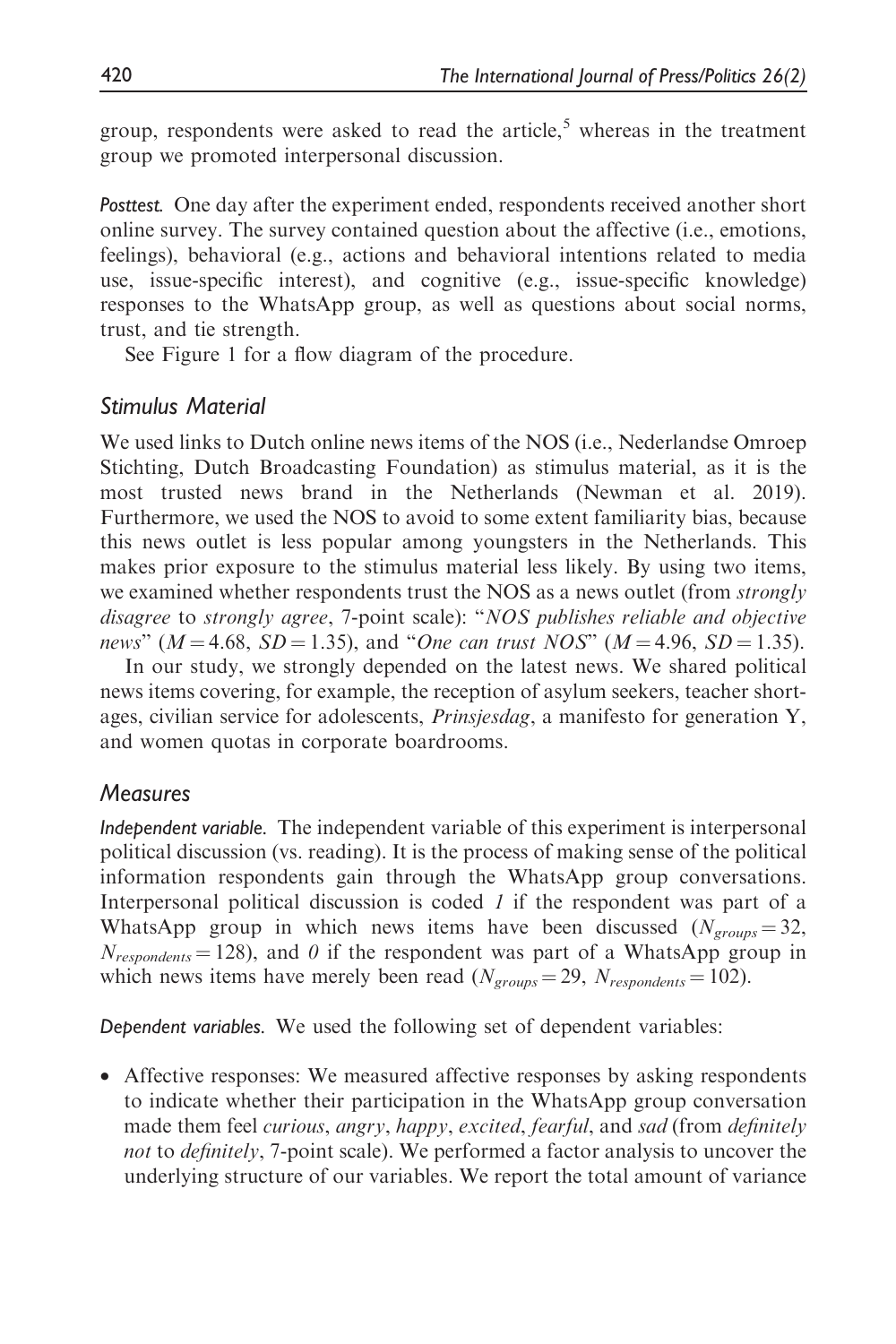in the variables explained by the common factor. We combined negative responses (eigenvalue = 2.24, explained variance = 59.7%,  $\alpha$  = .82,  $M = 1.73$ ,  $SD = 1.00$ ), and positive responses (eigenvalue = 1.45, explained variance = 54.5%,  $\alpha$  = 86,  $M = 3.91$ ,  $SD = 1.21$ ). Besides, respondents indicated whether they think the WhatsApp group conversation was *interesting*, *boring*, uncomfortable, and relevant (from definitely not to definitely, 7-point scale). Again, we combined positive responses ( $\alpha = .82$ ). We were not able to combine negative responses ( $\alpha = .37$ ).

- Behavioral responses: To examine the behavioral responses to interpersonal political discussion on instant messaging apps, we asked respondents to indicate whether their participation makes them more inclined to (a) "*visit online news* websites," (b) "search issue-specific information," (c) "discuss the news items with their family and friends," (d) "share a news item on WhatsApp," (e) "talk about a news item in a personal conversation on WhatsApp," (f) "talk about a news item in a group conversation on WhatsApp" (from strongly disagree to strongly agree, 7 point scale). A mean score was calculated (range  $= 1-7$ ) and used to measure behavioral change (eigenvalue = 3.25, explained variance = 91.1%,  $\alpha$  = .85,  $M = 3.15$ ,  $SD = 1.21$ ). In addition, we measured issue-specific interest for every news item by asking respondents to indicate whether their participation in the WhatsApp group conversation increased their issue-specific interest (from strongly disagree to strongly agree, 7-point scale). A mean score was calculated (range  $= 1-7$ ) and used to measure issue-specific interest (eigenvalue  $= 2.31$ , explained variance = 76.7%,  $\alpha$  = .77,  $M$  = 3.69, SD = 1.11).
- Cognitive responses: Finally, we examined issue-specific knowledge by asking two multiple-choice (i.e., three answer options and a don't know option) questions per news item. We operationalized issue-specific knowledge by counting the number of correct answers (maximum 14 points;  $M = 6.91$ ,  $SD = 1.91$ ). We started with one practice question: "Who is the current Prime Minister of the Netherlands?." We included a timer for each question.

Additional variables. We included a set of additional control variables—that have been shown in previous literature to have an impact on our dependent variables (see, e.g., Kenski and Stroud 2006)—in the pretest.

- Sociodemographics: We included a variety of sociodemographic variables, such as age, gender, and education.
- Political interest: As individuals who are interested in politics are likely to consume more news and be more knowledgeable politically (Kenski and Stroud 2006), we asked respondents to rate their degree of interest in local politics, national politics, European politics, and international politics (from not interested to extremely interested, 7-point scale). A mean score was calculated (range  $= 1-7$ ) and used to measure political interest (eigenvalue = 2.06,  $\alpha$  = 81,  $M = 3.54$ ,  $SD = 1.36$ ).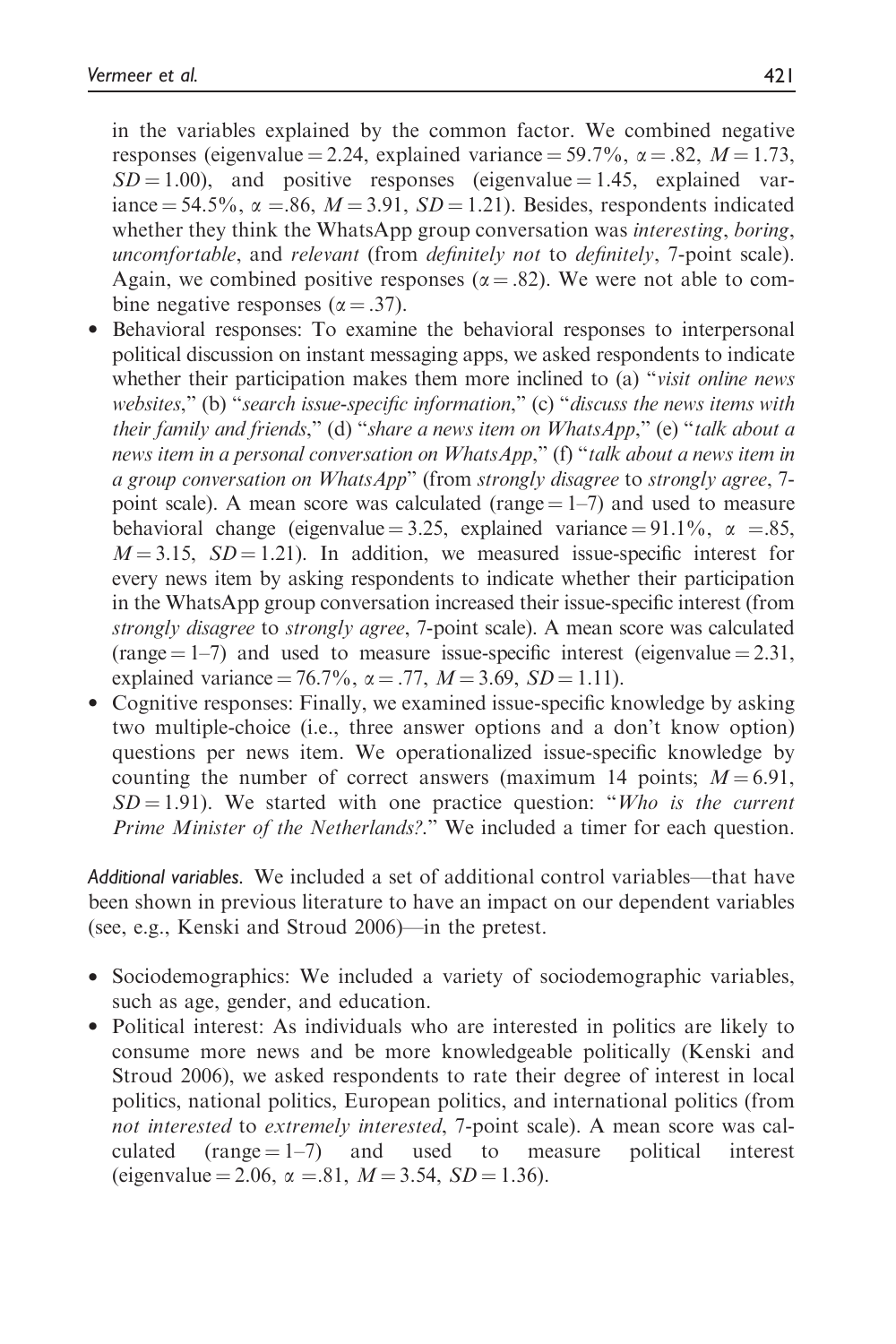- Need for cognition: Need for cognition was measured using five items. We asked respondents the extent of agreement on a 7-point scale: For example, "I prefer to solve more complex problems instead of simple ones," and "I like to have responsibility for handling situations that require a lot of thinking" (see, e.g., Tian 2011). A mean score was calculated (range  $= 1-7$ ) and used to measure need for cognition (eigenvalue  $= 2.78$ , explained variance  $= 59.1\%$ ,  $\alpha = .87$ ,  $M = 3.15$ ,  $SD = 1.21$ ).
- Self-generated elaboration<sup>1</sup>: Using Python, we excluded all researcher's messages and WhatsApp notifications (e.g., "Messages to this chat and calls are now secured with end-to-end encryption"). For every participant, we calculated the total number of contributed words  $(M_{\text{reading}} = 22.40,$  $SD_{\text{reading}} = 22.51, M_{\text{discussing}} = 309.91, SD_{\text{discussing}} = 167.51$ .
- $\bullet$  Conversation-partner generated information<sup>1</sup>: For every respondent, we calculated the total number of words they were exposed to. For every respondent, we subtracted the total number of words in their WhatsApp conversation by the number of their own contributed words ( $M_{\text{reading}} = 58.48$ ,  $SD_{\text{reading}} = 45.16$ ,  $M_{\text{discussing}} = 983.22$ ,  $SD_{\text{discussing}} = 468.57$ .

### Analysis

In line with our preanalysis plan, we used a multilevel method to explore the affective, behavioral, and cognitive responses to interpersonal political discussion on WhatsApp. Due to the nested structure of our data, with respondents nested within WhatsApp groups, a multilevel method was used to control for the dependence of the observations. In addition, a multilevel approach enables us to understand group-level factors related to interpersonal political discussion beyond individual-level predictors.

To do so, we first estimated a so called "empty" model for every independent variable to determine the intraclass correlation (ICC): the fraction of total variation in the data that is accounted for by between-group variation. The greater the correlation among units within a group (the bigger the ICC), the greater the impact of the standard error. We examined whether individual differences or cross-level interactions are responsible for the majority of the variance. A high  $\text{ICC} (>10)$  indicates we need multilevel model analyses. As the ICC in our study varies from.02 to.22, we have decided to use a multilevel method.<sup>6</sup>

We examined whether respondents in the treatment group (i.e., interpersonal political discussion; vs. reading) indicate stronger affective responses: positive emotions (i.e., curious, happy, excited), negative emotions (i.e., angry, fearful, sad), positive feelings (i.e., interesting, relevant), and negative feelings (i.e., boring, uncomfortable). Next, we examined whether respondents in the treatment group (i.e., interpersonal political discussion; vs. reading) indicate stronger behavioral responses: whether their participation makes them more inclined to, for example, search issue-specific information, discuss news items with their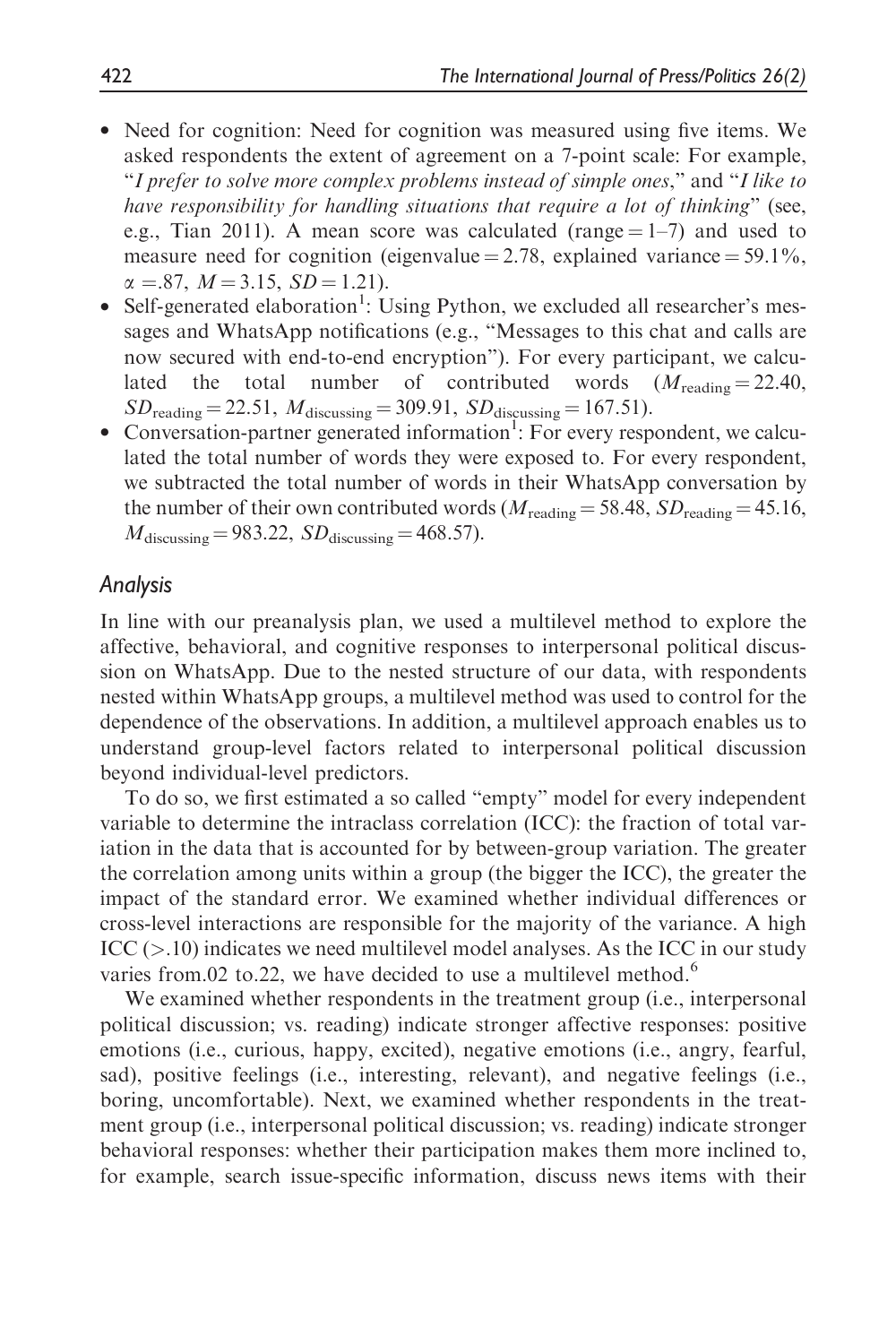family and friends. And, whether their participation in the WhatsApp conversation increased their issue-specific interest. Finally, we explored whether respondents in the treatment group (i.e., interpersonal political discussion; vs. reading) indicate a higher score on issue-specific political knowledge (cognitive responses).

Supplemental Appendix A reports a check of the randomizations.

## Results

In total, 230 respondents completed the entire experimental procedure (99.14 percent).<sup>7</sup>

### Affective Responses

First, we examined whether interpersonal political discussions on instant messaging apps are associated with stronger affective responses. We conducted multilevel regression analyses in which we included several sociodemographic variables such as age, gender, and education. The results are shown as estimated marginal means (predictive margins) in Figure 2 and regression coefficients in Table 1. The bars in Figure 2 represent marginal means by condition, after controlling for age, gender, and education. In this way, the mean response has been adjusted for any other variables in our model.

As shown in Table 1, we found that respondents in the treatment condition showed more positive *emotions* toward the group conversation (i.e., happy, excited, curious;  $b = .40$ ,  $p < .05$ ), as well as more positive *feelings* toward the group conversation (i.e., interesting, relevant;  $b = .63$ ,  $p < .01$ ). The results however demonstrate no effects for negative *emotions* (i.e., angry, fearful, and sad;  $b = -15$ ,  $p = .32$ ), or negative *feelings* (i.e., boring;  $b = -0.05$ ,  $p = .77$ , uncomfortable;  $b = -14$ ,  $p = .43$ ). In other words, our results show that respondents



Figure 2. Affective responses to interpersonal political discussion (predictive margins and SEs).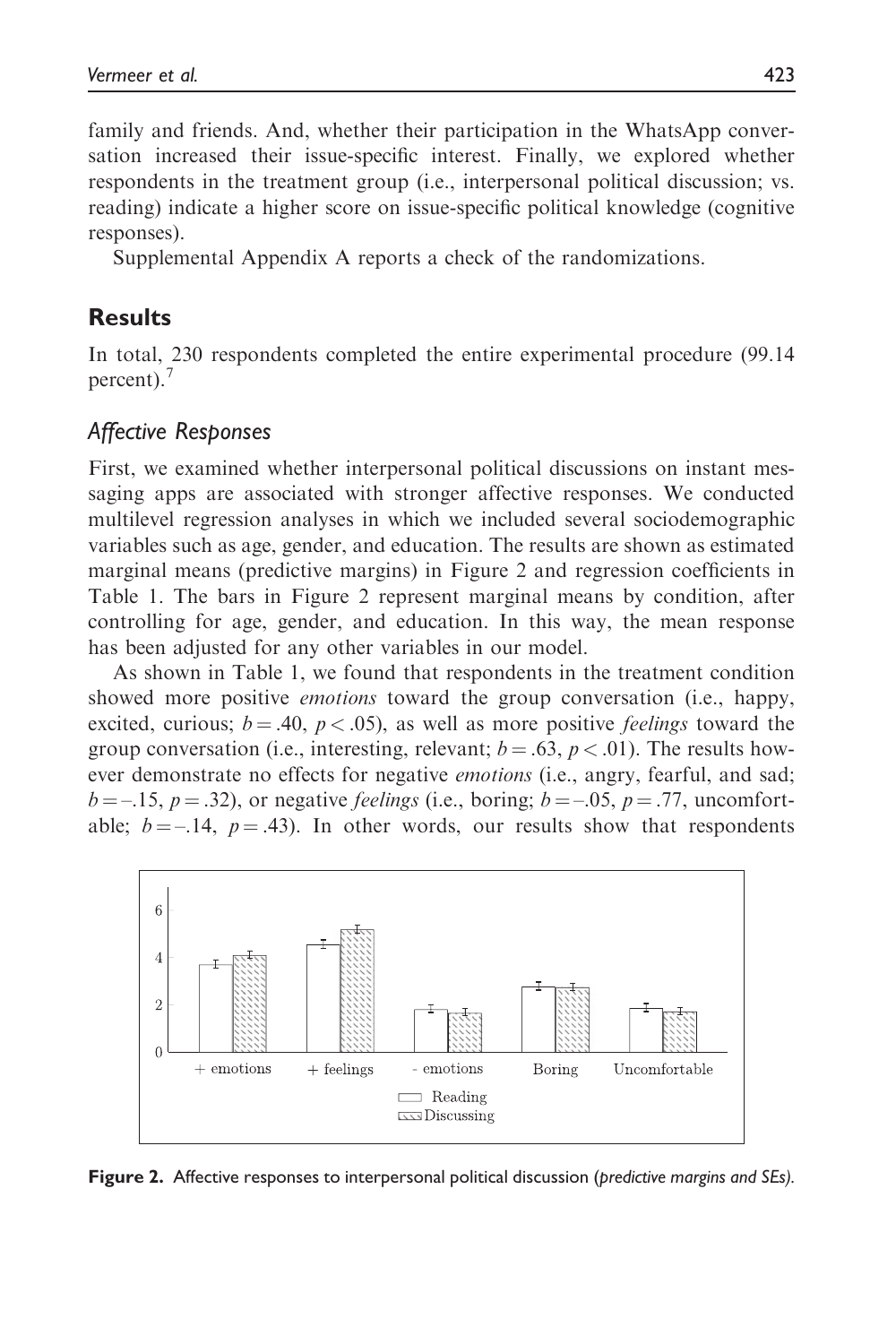|                      | $+$ Emotions            | $+$ Feelings              | $-$ Emotions  | $-$ Feelings              |                           |
|----------------------|-------------------------|---------------------------|---------------|---------------------------|---------------------------|
|                      | $b$ (SE)                | $b$ (SE)                  | $b$ (SE)      | <b>Boring</b><br>$b$ (SE) | Uncomfortable<br>$b$ (SE) |
| Political discussion | $.40(.20)$ <sup>*</sup> | $.63$ (.21) <sup>**</sup> | $-.15(.15)$   | $-.05$ (.18)              | $-.14(.18)$               |
| Age                  | $.06$ $(.08)$           | $-.04(.08)$               | $.01$ $(.07)$ | $-.02$ (.09)              | .11(.09)                  |
| Gender               | .19(.17)                | .27(.18)                  | .24(.14)      | .16(.18)                  | .12(.18)                  |
| Education            | $.03$ $(.12)$           | .20(.14)                  | $-.10(.10)$   | $-.14(.12)$               | $-.22(.12)$               |
| $N_{Respondents}$    | 230                     | 230                       | 230           | 230                       | 230                       |
| $N_{Groups}$         | 61                      | 61                        | 6 I           | 61                        | 61                        |
| <b>ICC</b>           | 19.                     | .22                       | .11           | .02                       | .03                       |
| Log likelihood       | $-361.39$               | $-365.91$                 | $-324.31$     | $-389.43$                 | $-381.40$                 |
| <b>AIC</b>           | 736.80                  | 745.83                    | 662.62        | 792.85                    | 776.80                    |
| <b>BIC</b>           | 760.86                  | 769.89                    | 686.69        | 816.92                    | 800.87                    |

Table 1. Multilevel Models to Predict Affective Responses.

Note. ICC = intraclass correlation;  $AIC = Akaike$  information criterion;  $BIC = Bayesian$  information criterion. Testing for different schools yields identical results. Values in bold are significant.  $*_{p}$  < .05,  $*_{p}$  < .01,  $*_{p}$  < .001.

| Table 2. Multilevel Models to Predict Behavioral and Cognitive Responses. |  |
|---------------------------------------------------------------------------|--|
|---------------------------------------------------------------------------|--|

|                          | <b>Behavioral Responses</b> |                 | <b>Cognitive Responses</b> |                |
|--------------------------|-----------------------------|-----------------|----------------------------|----------------|
|                          | <b>Behavioral Change</b>    | Interest        | Knowledge                  | "I Don't Know" |
|                          | $b$ (SE)                    | $b$ (SE)        | $b$ (SE)                   | $b$ (SE)       |
| Political discussion     | .09(.16)                    | $-.09(.16)$     | $.66(.29)$ <sup>*</sup>    | $-.18(.24)$    |
| Political interest       | $.18(.06)$ <sup>**</sup>    | .23 $(.05)$ *** | .12(.10)                   | $-.12(.09)$    |
| Need for cognition       | $.23$ (.06)***              | .11(06)         | .17(.11)                   | $-.20(.10)*$   |
| Age                      | $.18(.08)$ <sup>*</sup>     | $.15(.07)^*$    | $-.01$ (.13)               | $-.06(.12)$    |
| Gender                   | $.33(.16)^*$                | .16(.15)        | .29(.28)                   | .03(.25)       |
| Education                | $-.12(.11)$                 | $-.06(.11)$     | .13(.19)                   | $-.05$ (.16)   |
| N <sub>Respondents</sub> | 230                         | 230             | 230                        | 230            |
| $N_{Groups}$             | 61                          | 61              | 61                         | 61             |
| <b>ICC</b>               | .08                         | .09             | .15                        | .03            |
| Log likelihood           | $-348.22$                   | $-332.39$       | $-461.48$                  | $-450.47$      |
| <b>AIC</b>               | 714.43                      | 682.79          | 940.97                     | 918.93         |
| <b>BIC</b>               | 745.33                      | 713.69          | 971.87                     | 949.84         |

Note.  $ICC =$  intraclass correlation;  $AIC = A$ kaike information criterion;  $BIC =$  Bayesian information criterion. Testing for different schools yields identical results. Values in bold are significant.  $^{\ast_{\ast}}p < .05$ ,  $^{\ast_{\ast}}p < .01$ ,  $^{\ast_{\ast\ast}}p < .001$ .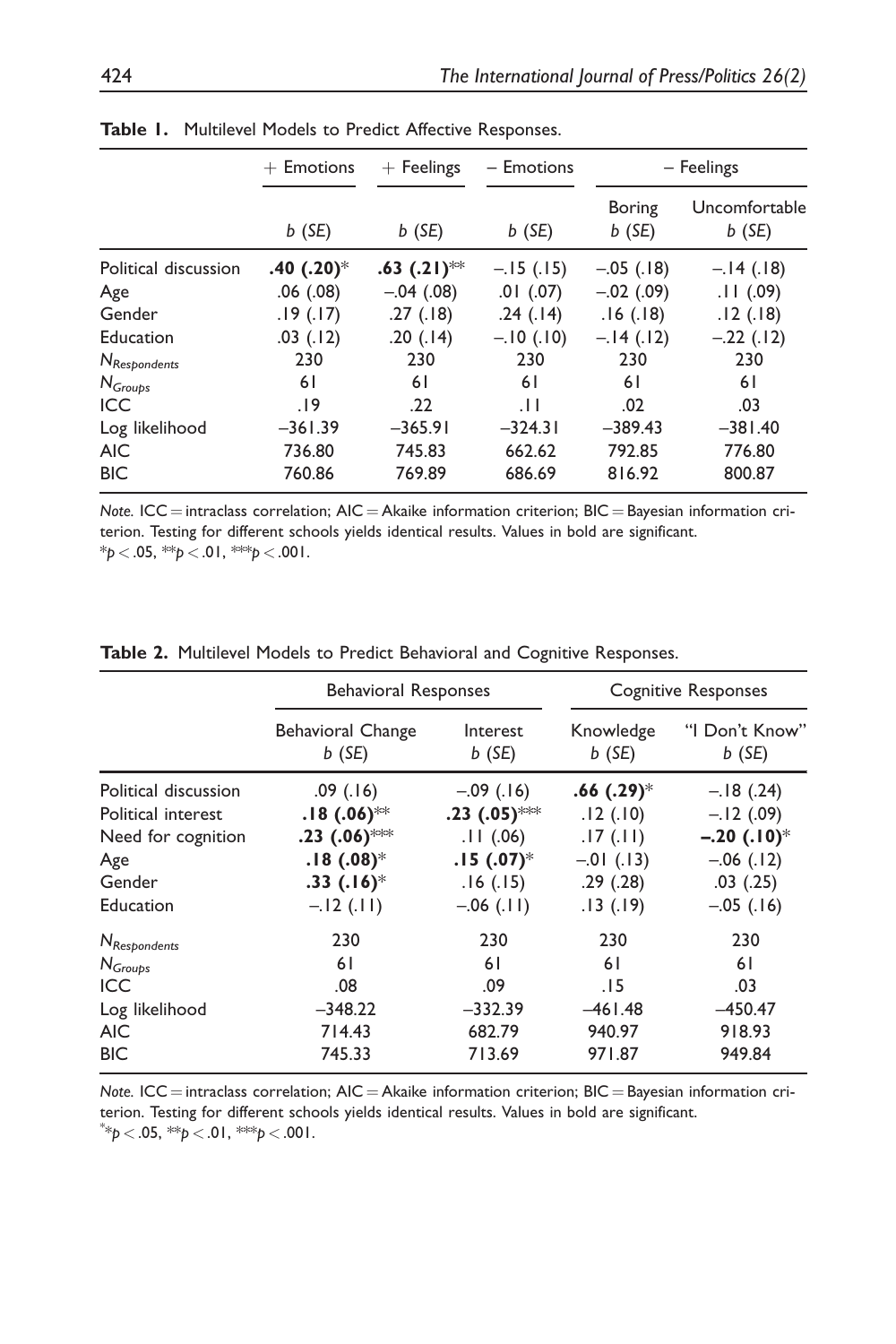participating in interpersonal political discussion on WhatsApp evaluate the group conversation not only as more interesting and relevant, but also show more positive emotions (e.g., happy, excited, curious), thereby partially supporting H1.

# Behavioral Responses

Second, we examined whether interpersonal political discussions in instant messaging apps are associated with stronger behavioral responses (see Figure 3). We used a multilevel method in which we also included control variables such as age, gender, and education as well as several additional control variables that might have an impact on our dependent variable (political interest, need for cognition). Again, the estimated marginal means are shown in Figure 3. The bars represent marginal means by condition, after controlling for age, gender, and education, as well as need for cognition and political interest. The regression coefficients are shown in Table 2. We found no significant effects for behavioral changes ( $b = .09$ ,  $p = .60$ ), such as visiting online news items, searching issue-specific information, sharing or discussing news items in a personal or group conversation on WhatsApp. Furthermore, we found that respondents in the treatment condition did not indicate more issue-specific interest in the news topics that have been discussed in the group conversation ( $b = -10$ ,  $p = .54$ ). In other words, participation in interpersonal political discussion on WhatsApp did not indicate behavioral changes. We found no support for H2.

In addition, we explored whether certain individual characteristics might have an impact on behavioral responses to interpersonal political discussion on WhatsApp. Interestingly, both political interest  $(b=.18, p < .01)$  and need





Note. Behavioral change and Interest are measured on a 7-point scale; knowledge and "I don't know" on a 14-point scale.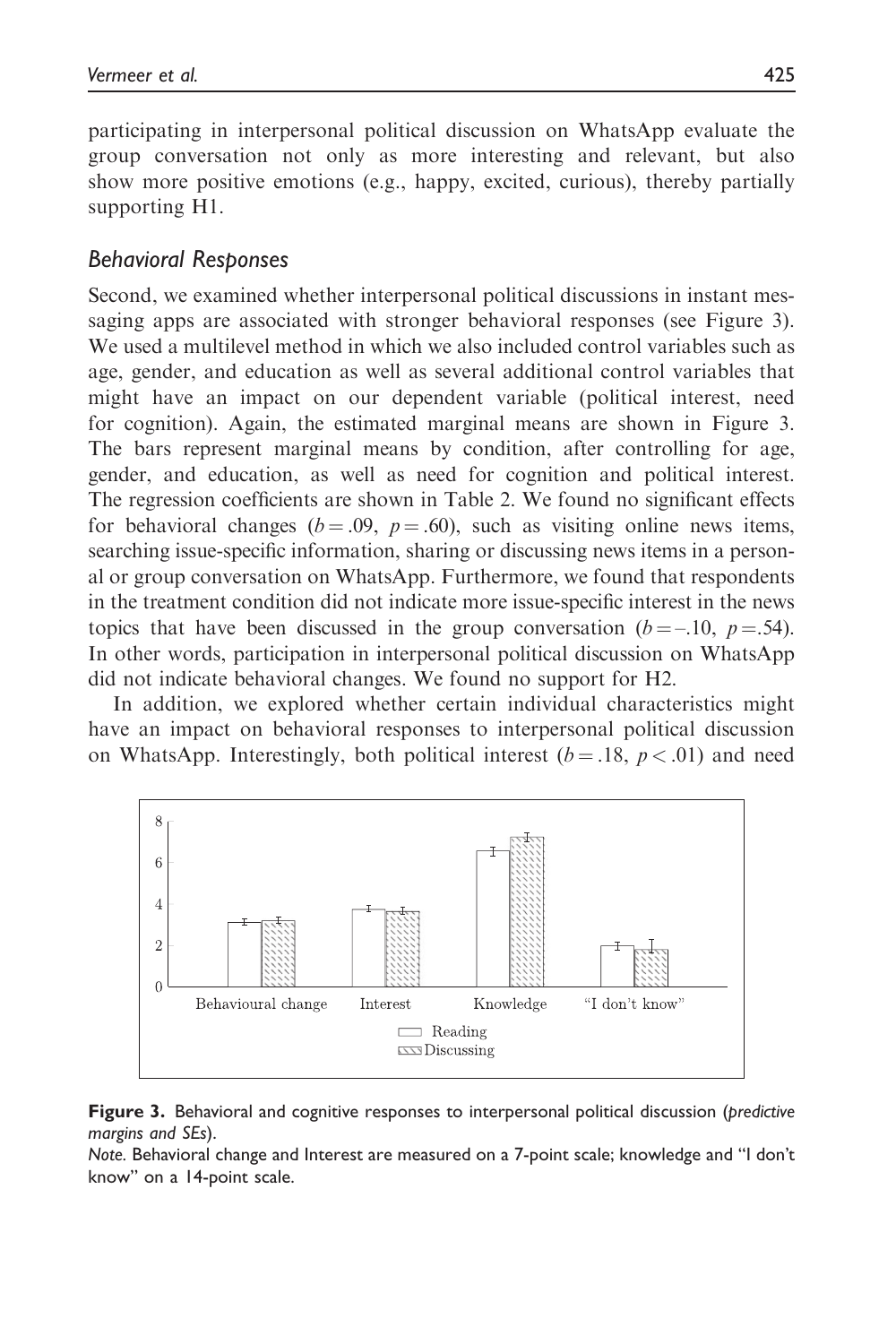for cognition ( $b = .23$ ,  $p < .001$ ) have a positive and significant link with behavioral change. This indicates that both politically interested adolescents and adolescents who engage in and enjoy thinking are more likely to use WhatsApp for news in the future (e.g., share a news item on WhatsApp, talk about a news item on WhatsApp). Furthermore, we found that the relationship of political interest with issue-specific interest is positive and significant ( $b = .23$ ,  $p < .05$ ), indicating that politically interested adolescents are more interested in the topics that they read and/or discussed on WhatsApp.

## Cognitive Responses

Next, we examined whether participating in interpersonal political discussions in instant messaging apps is positively associated with issue-specific knowledge. Again, we conducted multilevel regression analyses in which we also included our additional control variables (political interest, need for cognition) as well as sociodemographic variables (age, gender, and education) that might have an impact on our dependent variable. The estimated marginal means are shown in Figure 3. The bars represent marginal means by condition, after controlling for need for cognition, political interest, as well as age, gender, and education. Several findings are noteworthy. As shown in Table 2, the results demonstrate that respondents in the treatment condition did have more knowledge about the news topics that have been discussed in the group conversation ( $b = .66$ ,  $p < .05$ ). In other words, our results show that participation in interpersonal political discussion on WhatsApp leads to more issue-specific knowledge, thereby supporting H3.

In addition, we explored whether respondents in the control condition answered "I don't know" more often compared with respondents in the treatment condition. As shown in Table 2, the results demonstrate that respondents in the treatment condition did not answer "I don't know" more often  $(b = -18,$  $p = .46$ ) compared with respondents in the control condition. In other words, the results indicate that respondents who merely read the online news item did not answer "I don't know" more often compared with respondents who participated in interpersonal political discussion on WhatsApp. Interestingly, we found the relationship of need for cognition with answering "I don't know" is negative and significant ( $b = -20$ ,  $p < .05$ ). This suggests that adolescents who engage in and enjoy thinking are less likely to answer "I don't know" to knowledge questions compared with those with a lower need for cognition.

Finally, we examined whether self-generated elaboration (i.e., the *discussion*generated elaboration explanation) or conversation-partner generated information (i.e., the exposure explanation) are positively associated with issue-specific knowledge. We conducted a multilevel regression analysis merely for respondents in the treatment group ( $N_{groups} = 32$ ,  $N_{respondents} = 128$ ). As shown in Table 3, we found that self-generated elaboration was a significant predictor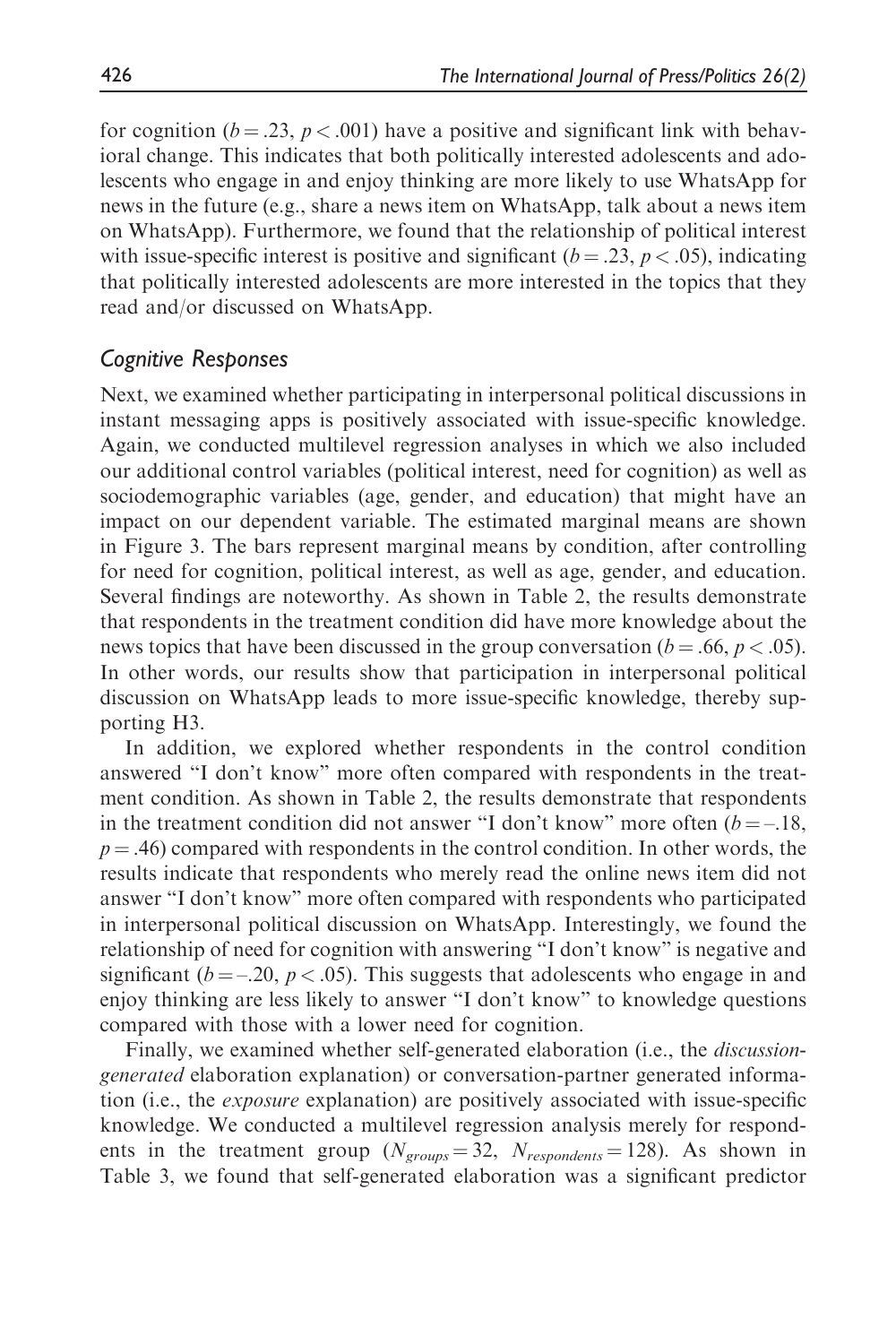|                                            | $b$ (SE)        |
|--------------------------------------------|-----------------|
| Self-generated information                 | $.002(.001)*$   |
| Conversation-partner generated information | $-.001(.0001)*$ |
| Political interest                         | .12(.13)        |
| Need for cognition                         | .11(.13)        |
| Age                                        | $-.28(.21)$     |
| Gender                                     | .22(.33)        |
| Education                                  | .50(.24)        |
| N <sub>Respondents</sub>                   | 128             |
| $N_{Groups}$                               | 32              |
| <b>ICC</b>                                 | .09             |
| Log likelihood                             | $-244.28$       |
| <b>AIC</b>                                 | 508.57          |
| <b>BIC</b>                                 | 537.00          |

Table 3 Multilevel Models to Predict Issue-Specific Knowledge.

Note. ICC = intraclass correlation;  $AIC = Akaike$  information criterion.

 $BIC =$  Bayesian information criterion. Testing for different schools yields identical results. Values in bold are significant.

 $*_{p}$  < .05,  $*_{p}$  < .01,  $*_{p}$  < .001.

of issue-specific knowledge ( $b = .002$ ,  $p < .05$ ). This means that participants who actively contribute to a political discussion have more issue-specific knowledge. Interestingly, we found that the effect of conversation-partner generated information on issue-specific knowledge is negative and significant  $(b = -0.001,$  $p < .05$ ). Thus, respondents who actively participate in political discussion, measured as the number of words contributed to the group conversation, have more issue-specific knowledge. Though, as indicated by the negative and significant effect of conversation-partner generated information on issue-specific knowledge, respondents might get distracted by the number of words contributed to the conversation by other members of the WhatsApp group.

Robustness check. To examine the robustness of the effects, we also conducted multilevel regression analyses predicting affective, behavioral, and cognitive responses adding perceived tie strength as a control variable. As previously described, respondents were asked in the posttest whether they agree or disagree (7-point scale) with the following statement: " $Of$  all my classmates, I have most contact with the members of the WhatsApp conversation I was part of." Importantly, the results are very similar to the ones found in the previous analyses (results not shown here). Specifically, after removing the outliers, we still find robust effects for H1 and H3. In addition, we found a positive significant relationship of tie strength with positive emotions (i.e., happy, excited, curious;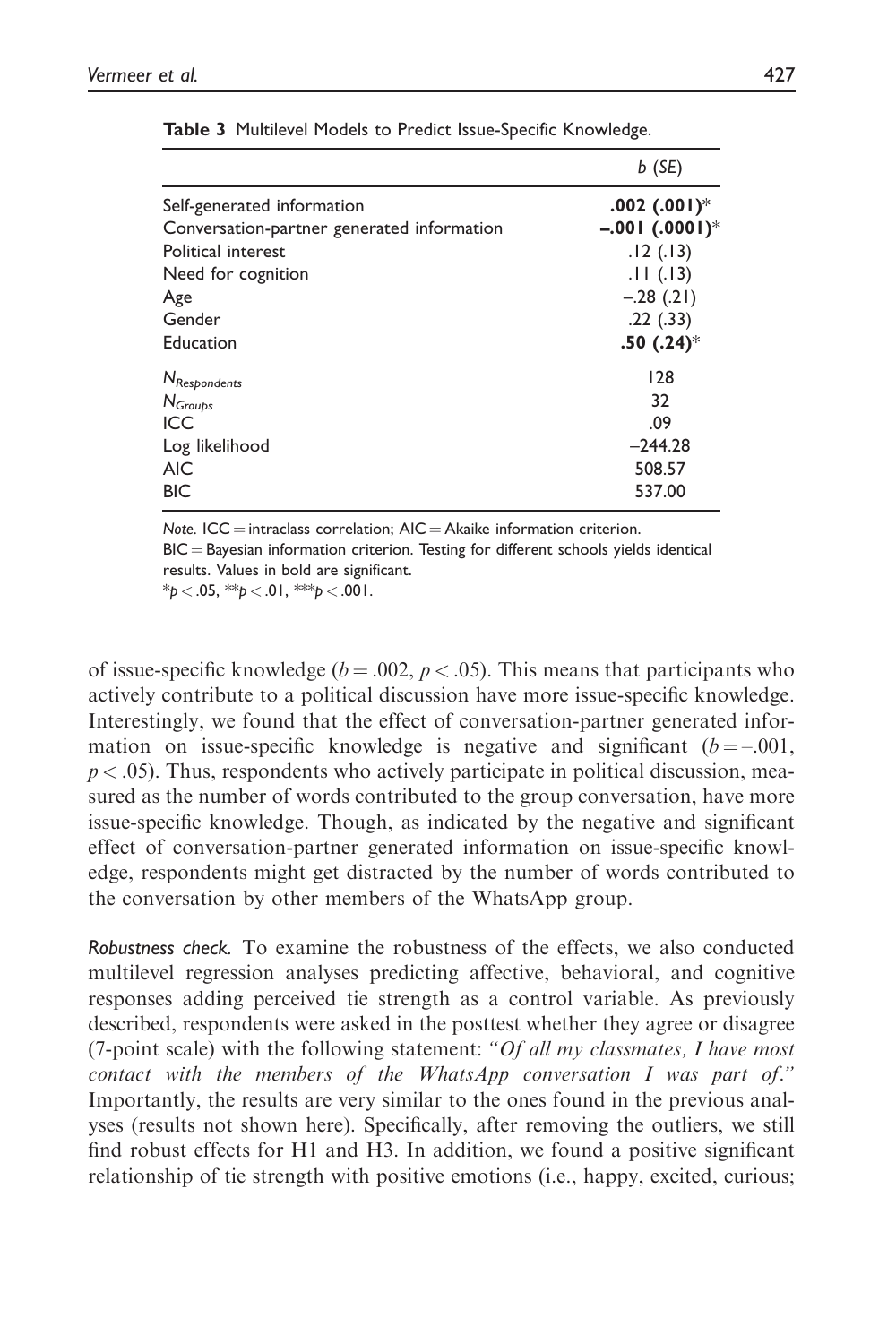$b = .10$ ,  $p < .05$ ). Unsurprisingly, this indicates that participation in a WhatsApp group with very strong ties made participants feel more curious, happy, and excited compared with participation in a WhatsApp group with somewhat less strong ties. We found a comparable link for positive feelings (i.e., interesting, relevant;  $b = .09$ ,  $p < .05$ )—suggesting that increased tie strength is positively associated with evaluating participation in the WhatsApp group as more interesting and relevant.

# Conclusion and Discussion

This study was set out to uncover the impact of the use of instant messages apps, such as WhatsApp, in the political communication field. Research on the use of instant messaging apps is nearly nonexistent as engagement occurs behind closed doors. By using a novel field experiment, this study adds to existing literature by empirically exploring the democratic implications of instant messaging apps.

Turning to the effects of interpersonal political discussion, the findings from our field experiment suggest that, as indicated by the affective intelligence theory (Parsons 2010), interpersonal political discussion with classmates on WhatsApp has the potential to elicit positive emotions and feelings. Interesting to note, though, is that this effect was not found for negative emotions and feelings (e.g., anger, sadness, boredom). Apparently, the discussion evoked more positive emotions and feelings than negative ones. This finding partly dovetails with previous work by Waterloo et al. (2018). WhatsApp and other instant messaging apps particularly facilitate discussions among friends and friends—usually characterized by intimacy, respect, and mutual regard (Kenny 1994)—which might result in ideologically more homogeneous networks. Huckfeldt et al. (2006) argues that interpersonal political discussion within homogeneous social networks may particularly elicit feelings of enthusiasm, hope, and/or pride, reinforced by political discussion with like-minded others. Our findings indeed suggest that participation in a WhatsApp group with very strong ties made participants feel more curious, happy, and excited compared with participation in a WhatsApp group with somewhat less strong ties. We did not find an effect for negative emotions and feelings. An explanation for this might be that the psychological discomfort of political discussion (e.g., through disagreement) may activate negative feelings, such as anxiety, fear, and/or anger within heterogeneous social networks (Mutz 2006). In our study, we have particularly facilitated discussions among groups of strong ties, possibly resulting in less heterogeneous groups. Future work should further elaborate on the role of heterogeneous viewpoints in interpersonal political discussion on instant messaging apps.

We also examined the importance of interpersonal political discussion of news and politics in the process of political learning. In line with recent work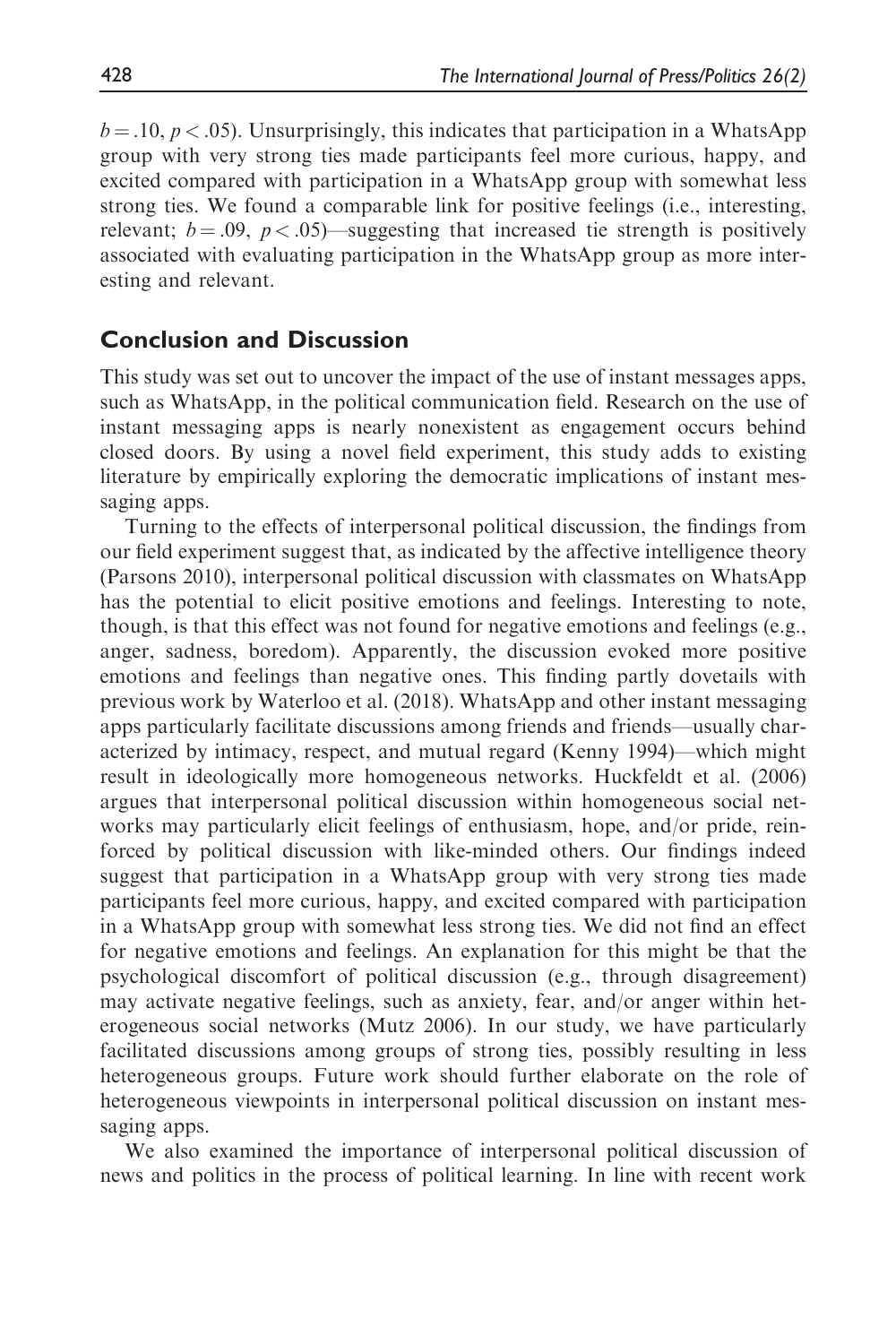by Valenzuela et al. (2019), our findings indicate that political discussion on WhatsApp helps increase issue-specific knowledge. Interpersonal political discussion helps people to think about political and current events, relate personal experiences to politics, and reconsider issue stances (i.e., the differential gains model; Scheufele 2002). In addition, we have extended the focus on cognition relating to political discussion to bring us closer to understanding the relationship between discussion and issue-specific knowledge. The self-generated elaboration, operationalized as the number of words contributed to the WhatsApp group conversation, was positively associated with issue-specific knowledge. This is in line with the so-called discussion-generated elaboration explanation (Eveland 2004), which suggests that "the act of engaging in discussion forces meaningful information processing and thus increases learning due to an influence on information processing during discussion" (p. 180). In this way, interpersonal political discussion in instant messaging apps could provide an opportunity for repetition and rehearsal of information from memory, enable to consolidate the corresponding information in long-term memory and, eventually, fostering attitude-building as well as knowledge-building processes. Another explanation for the relationships between interpersonal political discussion and issue-specific knowledge might be the so-called anticipatory elaboration explanation (Eveland 2004): "the expectation of an impending discussion is an internal motivation that then increases cognitive elaboration on news content" (p. 180). Respondents in the experimental condition might have expected to engage in discussion of a political news item and therefore they invested more heavily in processing the information upon first being exposed to it because they want to be prepared to engage in later discussion of this information (Eveland 2004). Recently, Valenzuela et al. (2019) already found that WhatsApp use for news could exert a significant influence on political learning, as well as on protesting and other expressive forms of political participation—especially over the course of the election campaign. It is of great importance to further explore the role of WhatsApp in major political events.

With respect to the other effects, the results show, however, no significant effects for behavioral responses to interpersonal political discussion. There was no support for the hypotheses predicting that interpersonal political discussion on WhatsApp would have a positive effect on political interest and behavior (e.g., seeking additional issue-specific information, sharing or discussing a news item on WhatsApp). A possible explanation for this finding, based on models of social influence, is that the WhatsApp groups in our study consisted of respondents with mostly agreeable viewpoints. In this way, respondents were not necessarily exposed to a variety of different political viewpoints and arguments limiting the motivation to develop more informed views and advance their own political opinions, and thereby their interest in politics (Torcal and Maldonado 2014). In addition, respondents were less likely to, for example, seek additional information as they did not have to counter opposing viewpoints to strengthen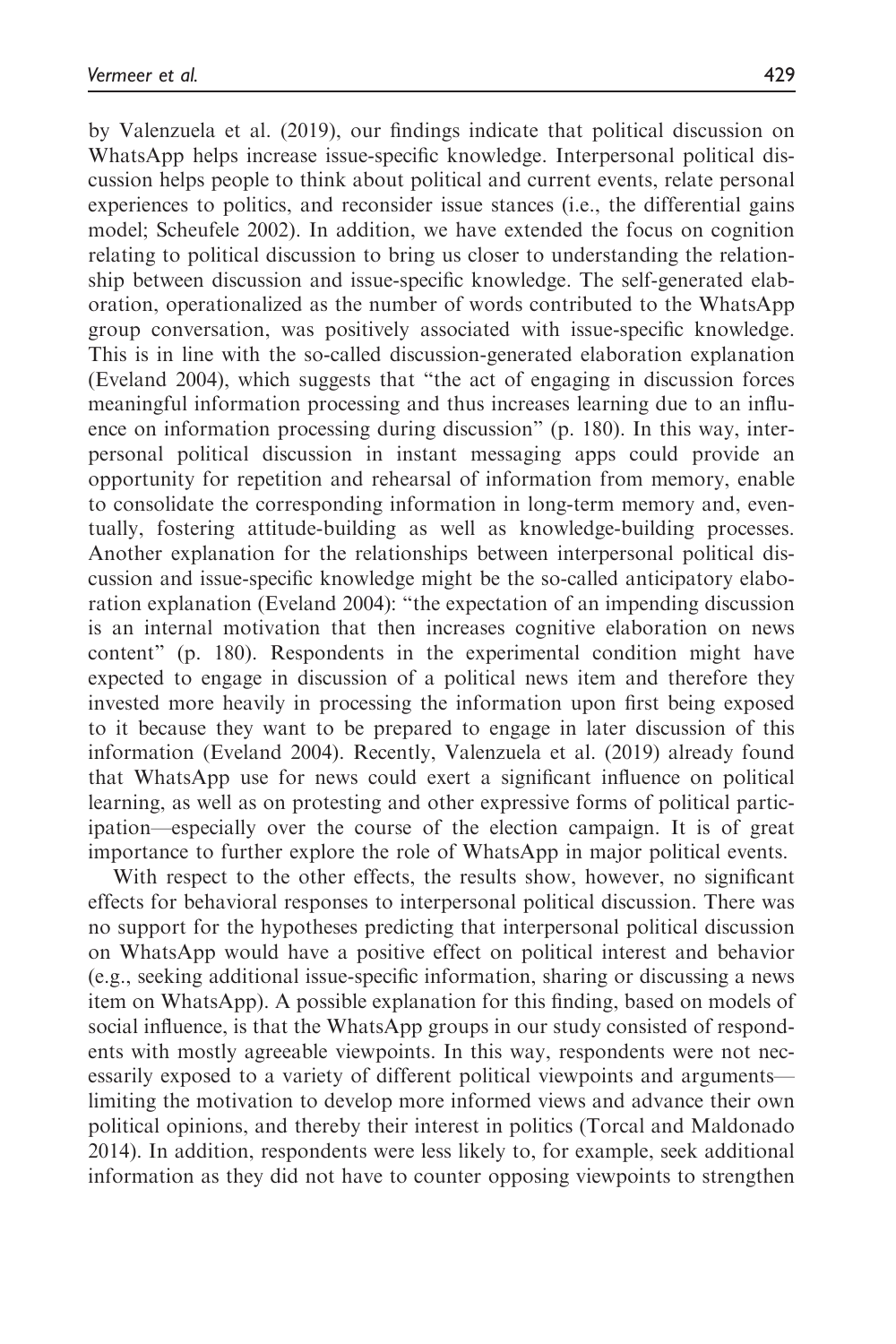their own arguments (Lyons et al. 2016). Or they might simply not have additional resources to urge others to engage in political behavior. Future research, of course, needs to confirm this possibility.

Setting up this research design involved one key limitation. As we conducted a field experiment, we tried to stage the WhatsApp group conversations in a natural realistic manner. As political discussion takes place with family and friends rather than acquaintances (Eveland and Schmitt 2015), we created groups of strong ties. This simulated a real-world scenario. However, for data collection purposes and to monitor the experimental conditions, the researcher was also part of the WhatsApp group conversation (i.e., *not* involved in the discussion), and consequently, respondents could respond differently in a real world and private conversation with family and friends. As such, respondents who would normally avoid or merely read online political discussions could have given very different responses from naturally active discussants. Dahlberg (2006) however argues that infrequent posters on online political websites are not necessarily unengaged or nonparticipating. They may be as committed and reflexive as are frequent posters. While it would be interesting to study the role of certain individual characteristics (i.e., political interest, but also agreeableness, extraversion; Gerber et al. 2012) in naturally occurring political discussion, it would be extremely difficult to achieve this goal as it would require a study that is both ecologically valid and ethical. Alternatively, future research designs could attempt to obtain insights in actual news content shared on WhatsApp.

Despite this limitation, our study clearly advances existing research on this topic. Possibly the greatest advantage of this study was our ability to grasp better how we can link discussion patterns to learning outcomes. In doing so, the study has several important implications. As adolescents tend to be less involved in politics and current events compared with older adults (see, e.g., Neundorf et al. 2013), we explore how instant messaging apps could serve as a resource for engaging adolescents with politics and current events. Besides, we offer an empirical exploration of the democratic implications of instant messaging apps. Broadening this perspective, and to reiterate a point already made, recent major political events, such as the 2018 presidential elections in Brazil (Baptista et al. 2019), have already raised serious concerns about WhatsApp playing a crucial role in the spread of misinformation. While this study adds to a still quite limited number of studies investigating the causal effects of discussing political news on instant messaging apps, more research is needed to fully understand the risks and opportunities of such platforms. This holds particularly true for the affective and cognitive responses to political discussion. Weeks (2015) has already indicated that emotions (e.g., anger, anxiety) play an important role in how citizens respond to uncorrected political misinformation. Besides, Valenzuela et al. (2019) found that knowledgeable citizens may nevertheless spread misinformation as a way to justify their own attitudes. In this way,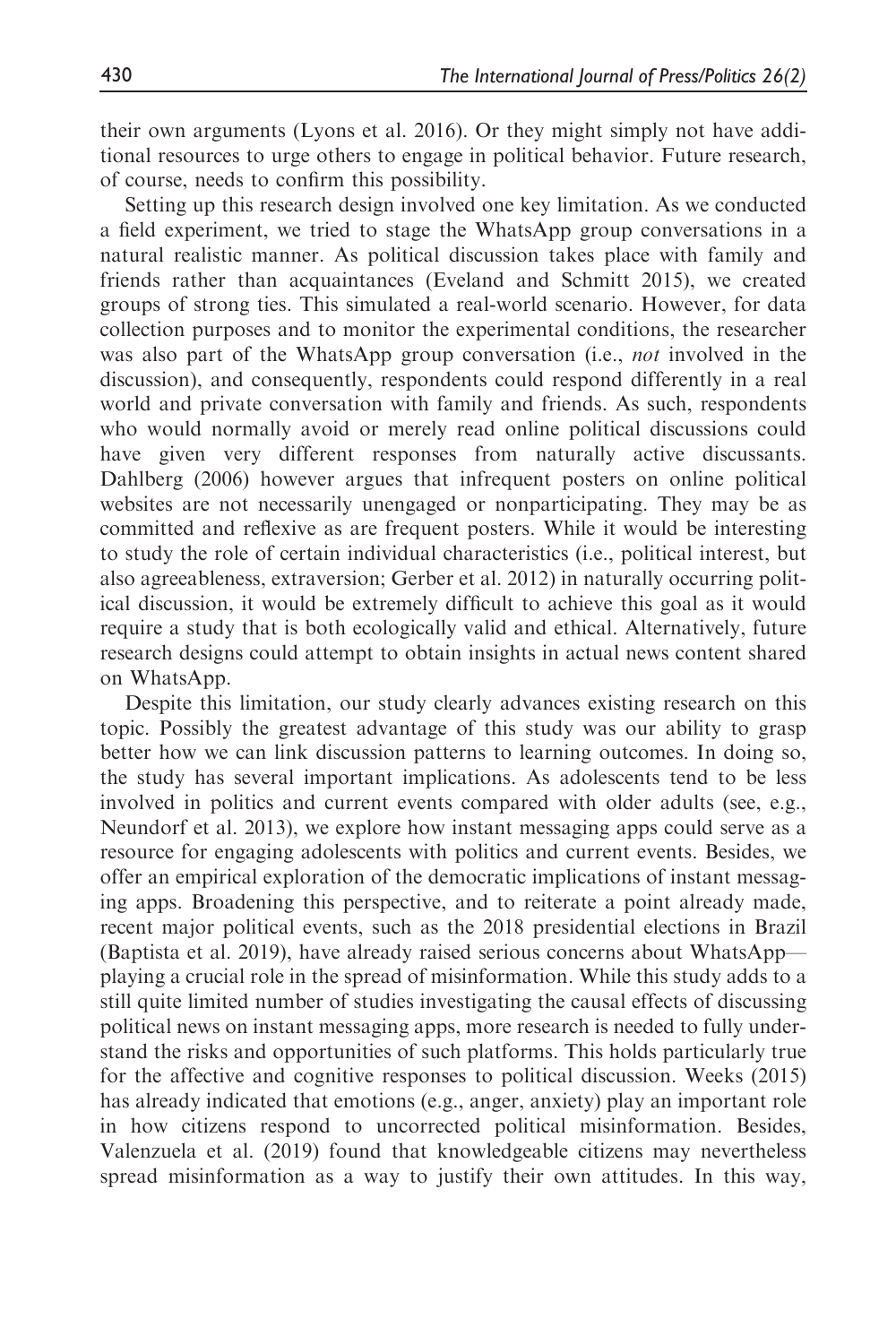political knowledge is insufficient to prevent misinformation spreading. Future work should elaborate on whether, and if so, how political discussion on WhatsApp and other instant messaging apps increases citizens' ability to detect dis- and misinformation.

Furthermore, there is a need for further research on the potential for instant messaging apps to polarize political discussions. Instant messaging apps may knit people's interpersonal networks close together (see, e.g., Valkenburg and Peter 2009), and foster interpersonal (political) discussion (Valeriani and Vaccari 2018), but on the other hand constrain possibilities for linking communities to wider spheres (Swart et al. 2018b). In this way, instant messaging apps might limit the diversity of news sources and political opinions that users are exposed to, raising questions about the democratic value of connecting through such apps. It would then be worthwhile to explore the content specific features of news content shared on WhatsApp, and the role of different news outlets, particularly if they are known for their different political leanings (e.g., their conservative or liberal views).

All in all, this study has provided a strong set of findings, relevant to the social and political implications of instant messaging apps. By conducting a field experiment using WhatsApp, these findings not only update and advance earlier research about interpersonal political discussion, but also provide a further understanding of the role of instant messaging apps in our current media ecosystem.

#### Declaration of Conflicting Interests

The author(s) declared no potential conflicts of interest with respect to the research, authorship, and/or publication of this article.

#### Funding

The author(s) received no financial support for the research, authorship, and/or publication of this article.

#### ORCID iDs

Susan A. M. Vermeer **D** <https://orcid.org/0000-0002-9829-8057> Damian Trilling **D** <https://orcid.org/0000-0002-2586-0352>

#### Supplemental Material

Supplemental material for this article is available online.

#### **Notes**

- 1. This exploratory question was not part of our preanalysis plan.
- 2. Our preanalysis plan ("WhatsApp with politics?!") can be found following this link: [https://osf.io/dcpt9/?view\\_only=be3eec2d76c140a6b6875731895359f4](https://osf.io/dcpt9/?view_only=be3eec2d76c140a6b6875731895359f4)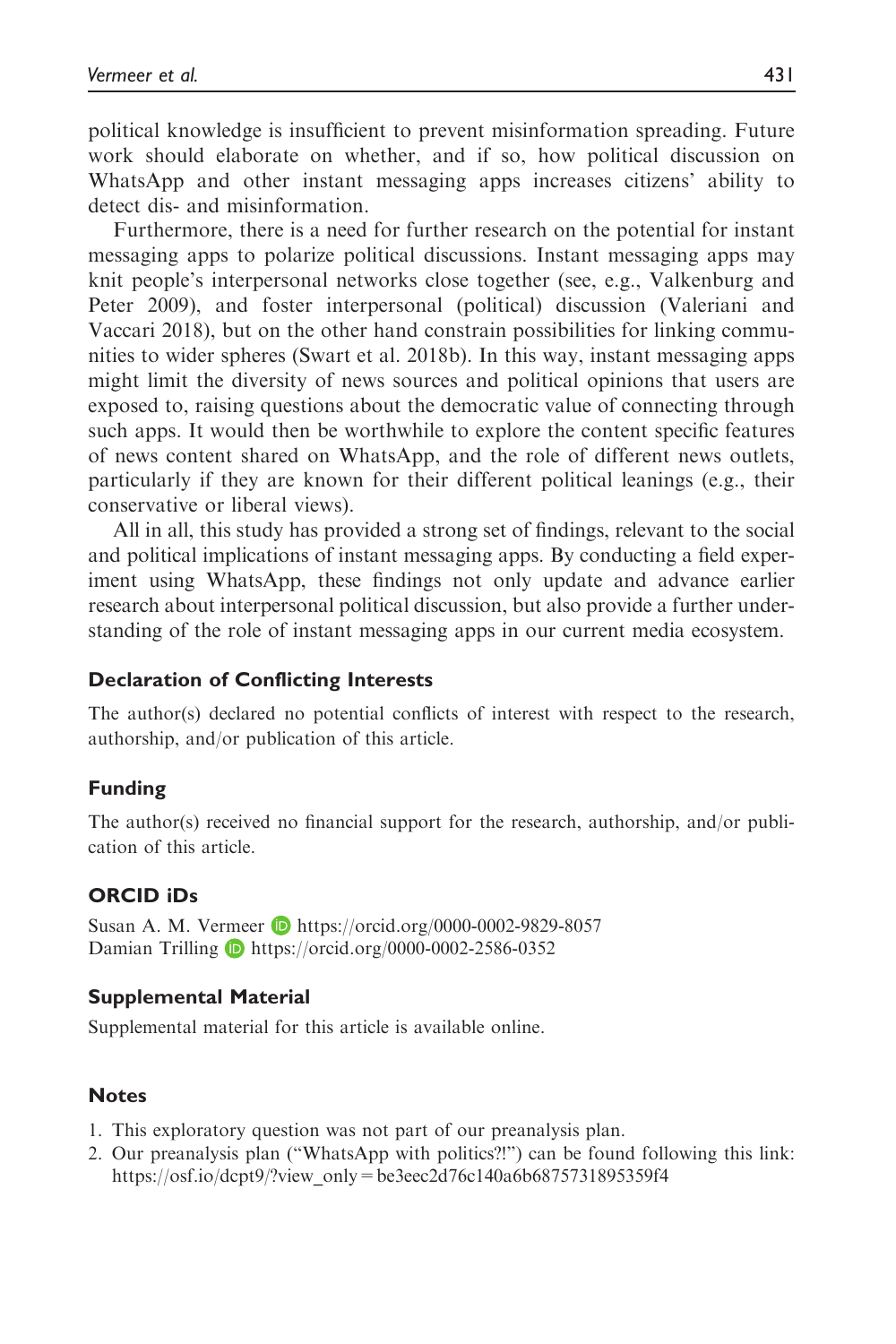- 3. One respondent was in the fourth grade of VWO. Respondents in this WhatsApp group (no. L23) did not know each other. We ran the same analyses with data including all respondents, as well as excluding this particular WhatsApp group. The analyses yielded substantive identical findings for all hypotheses.
- 4. One respondent requested to change WhatsApp groups; hence, one WhatsApp group merely consisted of two respondents (no. L28). We ran the same analyses with data including all respondents, as well as excluding this particular WhatsApp group. The analyses yielded substantive identical findings for all hypotheses.
- 5. We asked respondents to, whenever they read the article, report this in the WhatsApp group.
- 6. To verify the robustness of our findings, we also conducted univariate analyses of variance. This yielded identical findings. More specifically, the results demonstrate that a significant main effect was found for positive feelings toward the group conversation, e.g., interesting, relevant;  $F(1,228) = 16.27$ ,  $p < .001$ , and positive emotions, e.g., happy, excited and curious;  $F(1,228) = 6.70$ ,  $p < .05$ . The results demonstrate that no significant main effects were found for negative emotions toward the group conversation, e.g., angry, fearful, and sad;  $F(1,228) = 1.49$ ,  $p = .22$ , or negative feelings toward the group conversation, boring;  $F(1,228) = .05$ ,  $p = .83$ , or uncomfortable; F  $(1,228) = .69$ ,  $p = .41$ . Moreover, we found no significant main effects for issue-specific interest,  $F(1,228) = .02$ ,  $p = .90$ . Finally, a significant main effect was found for issuespecific knowledge,  $F(1,228) = 5.59$ ,  $p < .05$ .
- 7. To examine whether adolescents in the Netherlands actually use WhatsApp for news, each respondent was asked to look up links to online news items that they sent or received on WhatsApp (both in personal and group conversations; and, not the WhatsApp conversation of this study). This resulted in a total number of 1,019 links, of which 922 links to online news items ( $N_{respondents} = 142$ ).

#### **References**

- Anspach, Nicolas M. 2017. "The New Personal Influence: How Our Facebook Friends Influence the News We Read." Political Communication 34 (4): 590–606. doi:10.1080/ 10584609.2017.1316329.
- Baptista, Erica Anita, Rossini Patrıcia, Veiga de Oliveira Vanessa, and Stromer-Galley Jennifer. 2019. "A circulação da (des)informação política no WhatsApp e no Facebook [The circulation of political (mis)information on WhatsApp and Facebook]." Lumina 13 (3): 29–46. doi:10.34019/1981-4070.2019.v13.28667.
- Brundidge, Jennifer. 2010. "Encountering" Difference" in the Contemporary Public Sphere: The Contribution of the Internet to the Heterogeneity of Political Discussion Networks." Journal of Communication 60 (4): 680–700. doi:10.1111/ j.1460-2466.2010.01509.x.
- Chan, Michael. 2018. "Mobile-Mediated Multimodal Communications, Relationship Quality and Subjective Well-Being: An Analysis of Smartphone Use from a Life Course Perspective." Computers in Human Behavior 87:254–62. doi:10.1016/j.chb.2018.05.027.
- Csardi, Gabor, and Nepusz Tamas. 2006. "The Igraph Software Package for Complex Network Research." Interjournal Complex Systems 1695 (5): 1-9.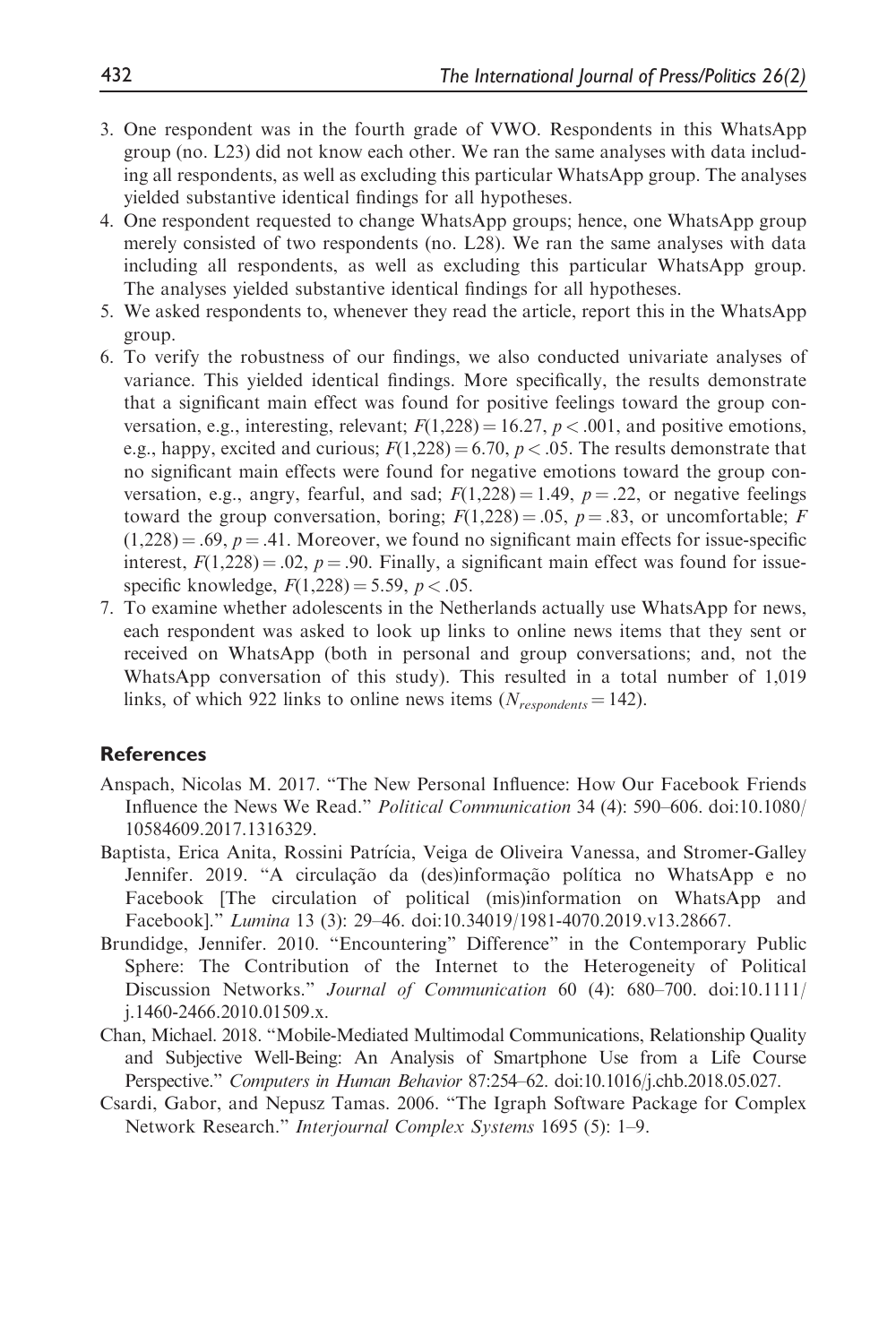- Dahlberg, Lincoln. 2006. "Computer-Mediated Communication and the Public Sphere: A Critical Analysis." Journal of Computer-Mediated Communication 7 (1). doi:10.1111/j.1083-6101.2001.tb00137.x.
- De Vries, Catherine E, van der Brug Wouter, van Egmond Marcel H., and van der Eijk Cees. 2011. "Individual and Contextual Variation in EU Issue Voting: The Role of Political Information." Electoral Studies 30 (1): 16–28. doi:10.1016/j.electstud.2010.09.022.
- Dodds, Tomás. 2019. "Reporting with WhatsApp: Mobile Chat Applications' Impact on Journalistic Practices." Digital Journalism 7 (6): 725–45.
- Eveland, William P. 2004. "The Effect of Political Discussion in Producing Informed Citizens: The Roles of Information, Motivation, and Elaboration." Political Communication 21 (2): 177–93.
- Eveland, William P., and Schmitt Josephine B.. 2015. "Communication Content and Knowledge Content Matters: Integrating Manipulation and Observation in Studying News and Discussion Learning Effects." Journal of Communication 65 (1): 170–91. doi:10.1111/jcom.12138.
- Fay, Nicolas, Garrod Simon, and Carletta Jean. 2000. "Group Discussion as Interactive Dialogue or as Serial Monologue: The Influence of Group Size." *Psychological* Science 11 (6): 481–86. doi:10.1111/1467-9280.00292.
- Fletcher, Richard, and Nielsen Rasmus Kleis. 2018. "Are People Incidentally Exposed to News on Social Media? A Comparative Analysis." New Media & Society 20 (7): 2450–68. doi:10.1177/1461444817724170.
- Gerber, Alan S., Huber Gregory A., Doherty David, and Dowling Conor M.. 2012. "Disagreement and the Avoidance of Political Discussion: Aggregate Relationships and Differences across Personality Traits." American Journal of Political Science 56 (4): 849–74. doi:10.1111/j.1540-5907.2011.00571.x.
- Gil de Zúñiga, Homero, Ardèvol-Abreu Homero Alberto, and Casero-Ripollés Andreu. 2019. "WhatsApp Political Discussion, Conventional Participation and Activism: Exploring Direct, Indirect and Generational Effects." Information, Communication & Society. Published electronically 20 July 2019. doi:10.1080/1369118X.2019.1642933
- Girvan, Michelle, and Newman M. E. J.. 2002. "Community Structure in Social and Biological Networks." Proceedings of the National Academy of Sciences of the United States of America 99 (12): 7821–26. doi:10.1073/pnas.122653799.
- Hirst, William, and Echterhoff Gerald. 2012. "Remembering in Conversations: The Social Sharing and Reshaping of Memories." Annual Review of Psychology 63 (1): 55–79. doi:10.1146/annurev-psych-120710-100340.
- Huckfeldt, Robert, Johnson Paul E., and Sprague John. 2006. "Political Disagreement: The Survival of Diverse Opinions within Communication Networks." American Journal of Sociology 112 (1): 310–12.
- Kalsnes, Bente, and Larsson Anders Olof. 2018. "Understanding News Sharing across Social Media: Detailing Distribution on Facebook and Twitter." Journalism Studies 19(11): 1669–88. doi:10.1080/1461670X.2017.1297686
- Kenny, Christopher B. 1994. "The Microenvironment of Attitude Change." The Journal of Politics 56 (3): 715–28. doi:10.2307/2132189.
- Kenski, Kate, and Stroud Natalie Jomini. 2006. "Connections between Internet Use and Political Efficacy, Knowledge, and Participation." Journal of Broadcasting & Electronic Media 50 (2): 173–92. doi:10.1207/s15506878jobem5002\_1.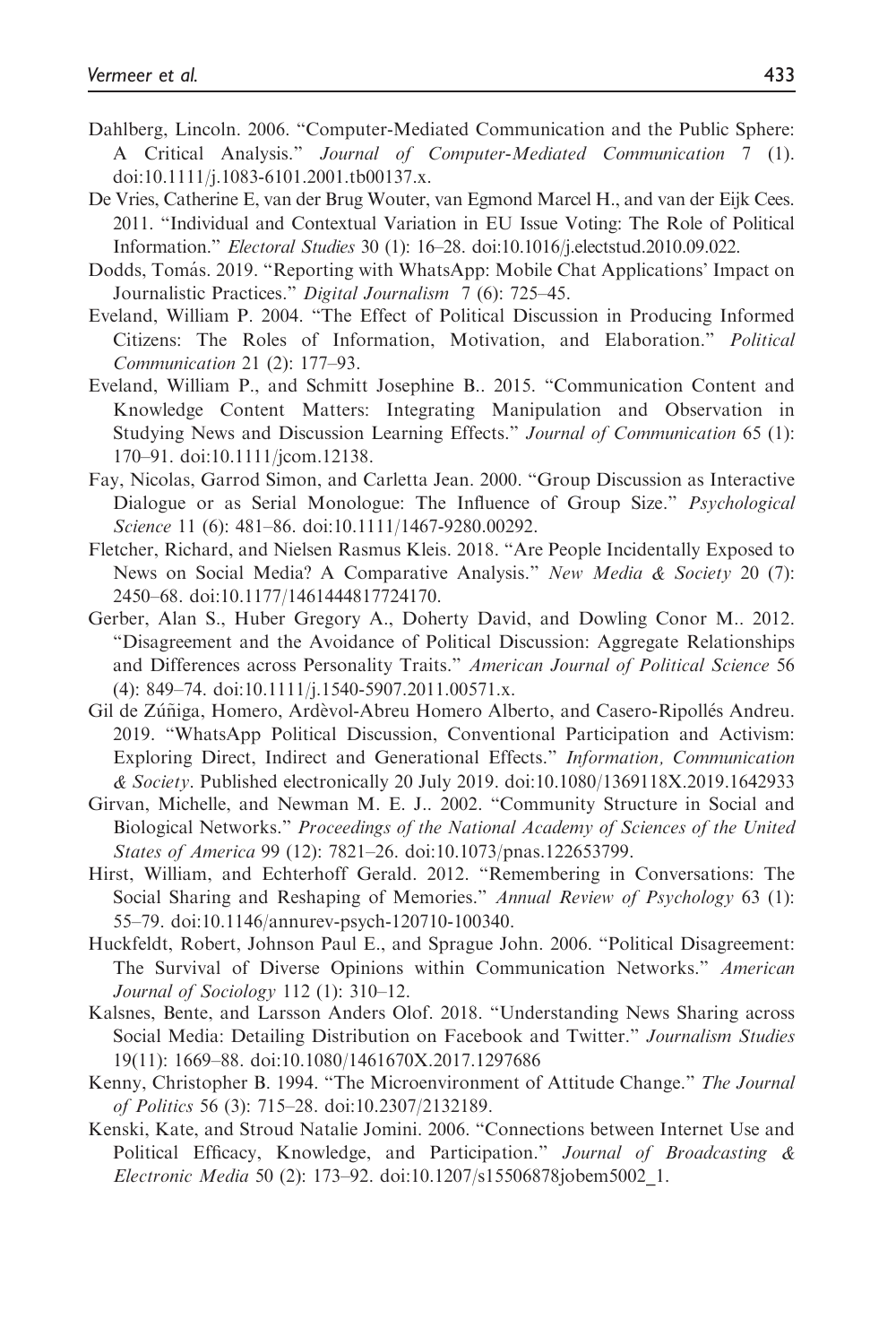- Kligler-Vilenchik, Neta. 2019. "Friendship and Politics Don't Mix? The Role of Sociability for Online Political Talk." Information, Communication & Society 1–16.
- Kühne, Rinaldo, Schemer Christian, Matthes Jörg, and Wirth Werner. 2011. "Affective Priming in Political Campaigns: How Campaign-Induced Emotions Prime Political Opinions. International Journal of Public Opinion Research 23:485–507. doi:10.1093/ ijpor/edr004.
- Kwak, Nojin, Poor Nathaniel, and Skoric Marko M.. 2006. "Honey, I Shrunk the World! The Relation between Internet Use and International Engagement." Mass Communication and Society 9 (2): 189–213. doi:10.1207/s15327825mcs0902\_4.
- Lecheler, Sophie, Schuck Andreas R. T., and De Vreese Claes H.. 2013. "Dealing with Feelings: Positive and Negative Discrete Emotions as Mediators of News Framing Effects." Communications 38 (2): 189–209.
- Lyons, Jeffrey, Sokhey Anand E., McClurg Scott D., and Seib Drew. 2016. "Personality, Interpersonal Disagreement, and Electoral Information." Journal of Politics 78 (3): 806–21. doi:10.1086/685734.
- Malka, Vered, Ariel Yaron, and Avidar Ruth. 2015. "Fighting, Worrying and Sharing: Operation 'Protective Edge' as the First WhatsApp War." Media, War & Conflict 8 (3): 329–44.
- Masip, Pere, Suau-Martınez Jaume, and Ruiz-Caballero Carlos. 2018. "Questioning the Selective Exposure to News: Understanding the Impact of Social Networks on Political News Consumption." American Behavioral Scientist 62 (3): 300-19. doi:10.1177/0002764217708586.
- McClurg, Scott D. 2006. "The Electoral Relevance of Political Talk: Examining Disagreement and Expertise Effects in Social Networks on Political Participation." American Journal of Political Science 50 (3): 737–54. doi:10.1111/j.1540- 5907.2006.00213.x.
- Mutz, Diana C. 2006. Hearing the Other Side: Deliberative versus Participatory Democracy. Cambridge: Cambridge University Press.
- Neundorf, Anja, Smets Kaat, and García-Albacete Gema M.. 2013. "Homemade Citizens: The Development of Political Interest during Adolescence and Young Adulthood." Acta Politica 48 (1): 92–116. doi:10.1057/ap.2012.23.
- Newman, Nic, Levy David, and Kleis Nielsen Rasmus. 2019. "Reuters Institute Digital News Report 2019." Technical Report. [https://reutersinstitute.politics.ox.ac.uk/sites/](https://reutersinstitute.politics.ox.ac.uk/sites/default/files/2019-06/DNR_2019_FINAL_0.pdf) [default/files/2019-06/DNR\\_2019\\_FINAL\\_0.pdf.](https://reutersinstitute.politics.ox.ac.uk/sites/default/files/2019-06/DNR_2019_FINAL_0.pdf)
- Parsons, Bryan M. 2010. "Social Networks and the Affective Impact of Political Disagreement." Political Behavior 32 (2): 181–204. doi:10.1007/s11109-009-9100-6.
- Prior, Markus. 2010. "You've Either Got It or You Don't? The Stability of Political Interest over the Life Cycle." Journal of Politics 72 (3): 747–66. doi:10.1017/ S0022381610000149.
- Scheufele, Dietram A. 2002. "Examining Differential Gains From Mass Media and Their Implications for Participatory Behavior." Communication Research 29 (1):46–65. doi:10.1177/009365020202900103.
- Schmitt-Beck, Rüdiger. 2008. "Interpersonal Communication." In *Encyclopedia of* Political Communication, ed. Christina Holtz-Bacha and Lynda Lee Kaid, 341–50. Sage.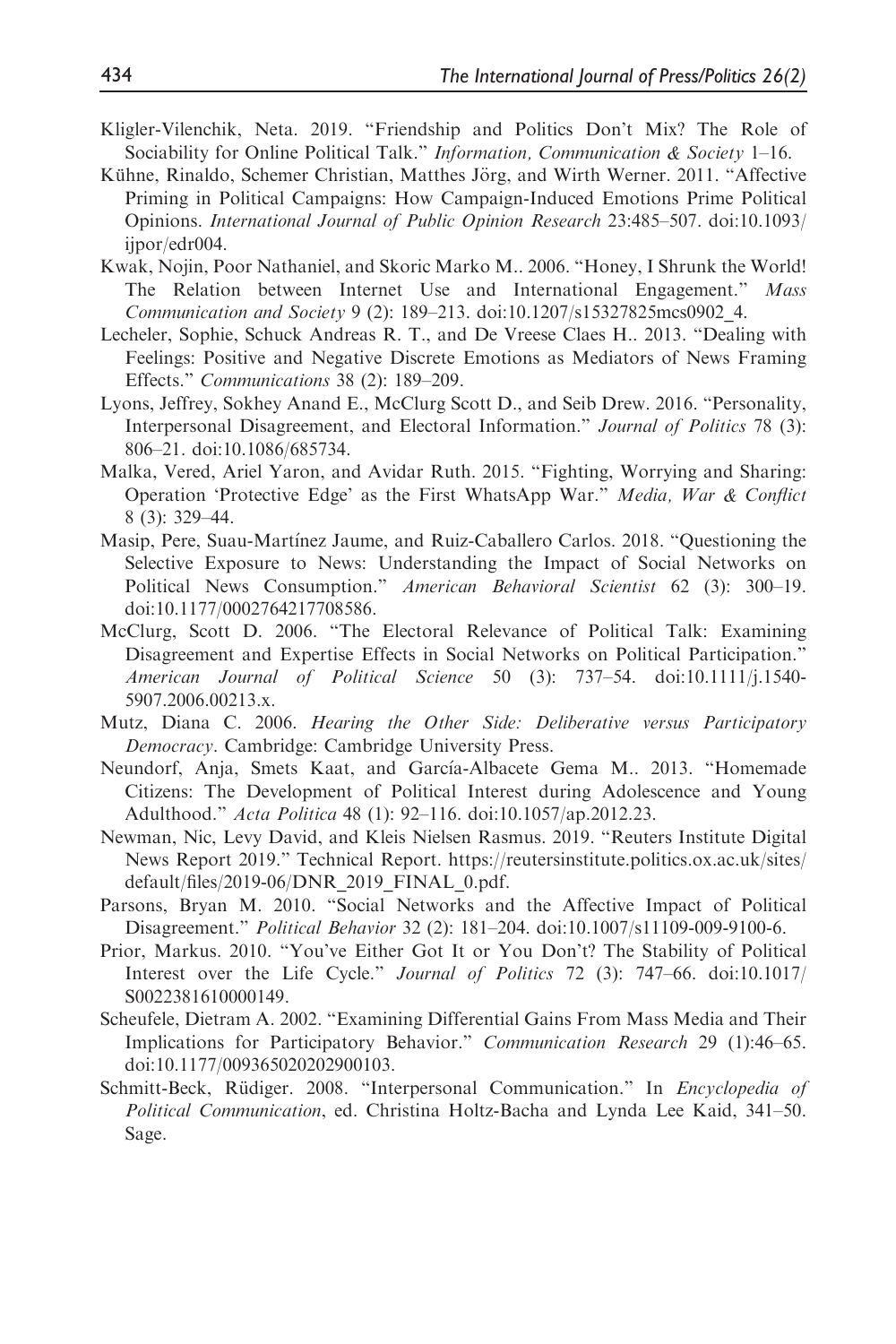- Schmitt-Beck, Rüdiger, and Lup Oana. 2013. "Seeking the Soul of Democracy: A Review of Recent Research into Citizens' Political Talk Culture." Swiss Political Science Review 19 (4): 513–38. doi:10.1111/spsr.12051.
- Shah, Dhavan V., Cho Jaeho, Nah Seungahn, Gotlieb Melissa R., Hwang Hyunseo, Lee Nam Jin, Scholl Rosanne M., and Mcleod Douglas M.. 2007. "Campaign Ads, Online Messaging, and Participation: Extending the Communication Mediation Model." Journal of Communication 57 (4): 676–703. doi:10.1111/j.1460-2466.2007.00363.x.
- Shah, Dhavan V., Kwak Nojin, and Holbert R. Lance. 2001. "'Connecting' and 'Disconnecting' with Civic Life: Patterns of Internet Use and the Production of Social Capital." Political Communication 18 (2): 141–62.
- Swart, Joëlle, Peters Chris, and Broersma Marcel. 2018a. "Sharing and Discussing News in Private Social Media Groups: The Social Function of News and Current Affairs in Location-Based, Work-Oriented and Leisure-Focused Communities." Digital Journalism 7:187–205.
- Swart, Joëlle, Peters Chris, and Broersma Marcel. 2018b. "Shedding Light on the Dark Social: The Connective Role of News and Journalism in Social Media Communities." New Media & Society 20 (11): 4329–4345. doi:10.1177/1461444818772063.
- Thorson, Kjerstin. 2014. "Facing an Uncertain Reception: Young Citizens and Political Interaction on Facebook." Information Communication & Society 17 (2): 203–16. doi:10.1080/1369118X.2013.862563.
- Tian, Yan. 2011. "Communication Behaviors as Mediators: Examining Links Between Political Orientation, Political Communication, and Political Participation." Communication Quarterly 59 (3): 380–94. doi:10.1080/01463373.2011.583503
- Tillman, Erik R.. 2012. "Support for the Euro, Political Knowledge, and Voting Behavior in the 2001 and 2005 UK General Elections." European Union Politics 13 (3): 367–89. doi:10.1177/1465116512439634
- Torcal, Mariano, and Maldonado Gerardo. 2014. "Revisiting the Dark Side of Political Deliberation: The Effects of Media and Political Discussion on Political Interest." Public Opinion Quarterly 78 (3): 679–706. doi:10.1093/poq/nfu035
- Trilling, Damian, Tolochko Petro, and Burscher Björn. 2017. "From Newsworthiness to Shareworthiness: How to Predict News Sharing Based on Article Characteristics." Journalism & Mass Communication Quarterly 94 (1): 38–60. doi:10.1177/ 1077699016654682.
- Vaccari, Cristian, Valeriani Augusto, Barberá Pablo, Jost John T., Nagler Jonathan, and Tucker Joshua A.. 2016. "Of Echo Chambers and Contrarian Clubs: Exposure to Political Disagreement among German and Italian Users of Twitter." Social Media and Society 2 (3). doi:10.1177/2056305116664221.
- Valentino, Nicholas A., Brader Ted, Groenendyk Eric W., Gregorowicz Krysha, and Hutchings Vincent L.. 2011. "Election Night's Alright for Fighting: The Role of Emotions in Political Participation." Journal of Politics 73 (1): 156–70. doi:10.1017/ S0022381610000939.
- Valenzuela, Sebastia´n, and Bachmann Ingrid. 2015. "Pride, Anger, and Cross-Cutting Talk: A Three-Country Study of Emotions and Disagreement in Informal Political Discussions." International Journal of Public Opinion Research 27 (4): 544–64.
- Valenzuela, Sebastia´n, Bachmann Ingrid, and Bargsted Matıas. 2019. "The Personal Is the Political? What Do WhatsApp Users Share and How It Matters for News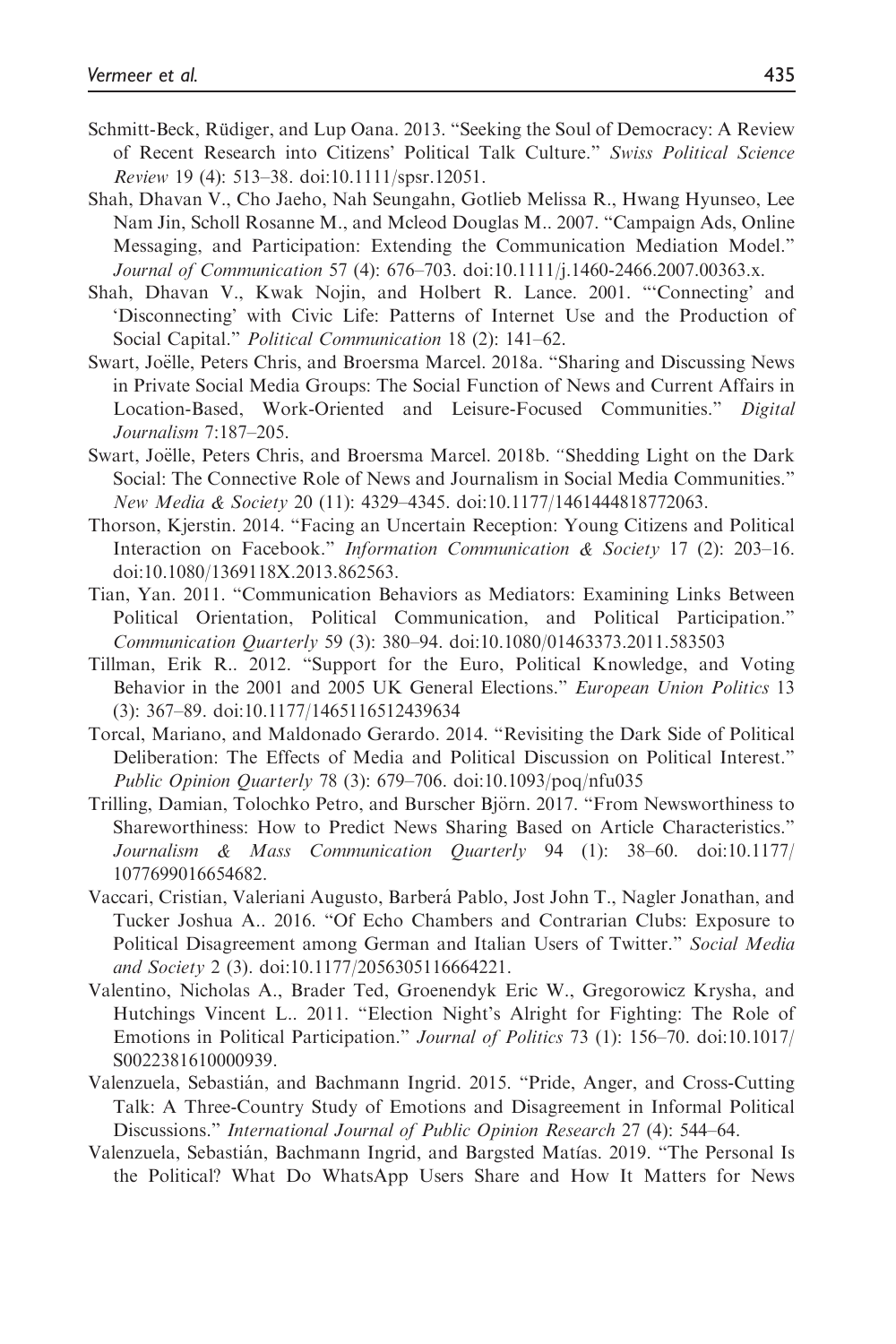Knowledge, Polarization and Participation in Chile." Digital Journalism. Published electronically 21 November 2019. doi:10.1080/21670811.2019.1693904.

- Valenzuela, Sebastia´n, Halpern Daniel, Katz James E., and Miranda Juan Pablo. 2019. "The Paradox of Participation versus Misinformation: Social Media, Political Engagement, and the Spread of Misinformation." Digital Journalism 7 (6): 802–23. doi:10.1080/21670811.2019.1623701.
- Valeriani, Augusto, and Vaccari Cristian. 2018. "Political Talk on Mobile Instant Messaging Services: A Comparative Analysis of Germany, Italy, and the UK." Information Communication and Society 21 (11): 1715–31. doi:10.1080/ 1369118X.2017.1350730
- Valkenburg, Patti M., and Peter Jochen. 2009. "The Effects of Instant Messaging on the Quality of Adolescents' Existing Friendships: A Longitudinal Study." Journal of Communication 59 (1): 79–97. doi:10.1111/j.1460-2466.2008.01405.x.
- Waterloo, Sophie F., Baumgartner Susanne E., Peter Jochen, and Valkenburg Patti M.. 2018. "Norms of Online Expressions of Emotion: Comparing Facebook, Twitter, Instagram, and WhatsApp." New Media and Society 20 (5): 1813–31. doi:10.1177/ 1461444817707349.
- Weeks, Brian E.. 2015. "Emotions, Partisanship, and Misperceptions: How Anger and Anxiety Moderate the Effect of Partisan Bias on Susceptibility to Political Misinformation." *Journal of Communication* 65 (4): 699–719. doi:10.1111/jcom.12164.
- Wells, Scott D., and Dudash Elizabeth A.. 2007. "Wha'd'ya Know? Examining Young Voters' Political Information and Efficacy in the 2004 Election." American Behavioral Scientist 50 (9): 1280–89.
- Wirz, Dominique S., Wettstein Martin, Schulz Anne, Müller Philipp, Schemer Christian, Ernst Nicole, Esser Frank, and Wirth Werner. 2018. "The Effects of Right-Wing Populist Communication on Emotions and Cognitions toward Immigrants." International Journal of Press/Politics 23 (4): 496–516. doi:10.1177/1940161218788956.
- Yamamoto, Masahiro, Kushin Matthew J., and Dalisay Francis. 2015. "Social Media and Mobiles as Political Mobilization Forces for Young Adults: Examining the Moderating Role of Online Political Expression in Political Participation." New Media & Society 17 (6): 880–98. doi:10.1177/1461444813518390.

#### Author Biographies

Susan A. M. Vermeer is a PhD Candidate in the program group Political Communication and Journalism at the Amsterdam School of Communication Research (ASCoR) at the University of Amsterdam. She is writing her dissertation about news consumption in a high-choice media environment. And, ultimately, how this affects political interest and political participation.

Sanne Kruikemeier is an associate professor Political Communication and Journalism at the Amsterdam School of Communication Research (ASCoR) at the University of Amsterdam. Her research mainly focuses on the content and effects of online communication in a political context. She is interested in news consumption, journalism, and personalized communication.